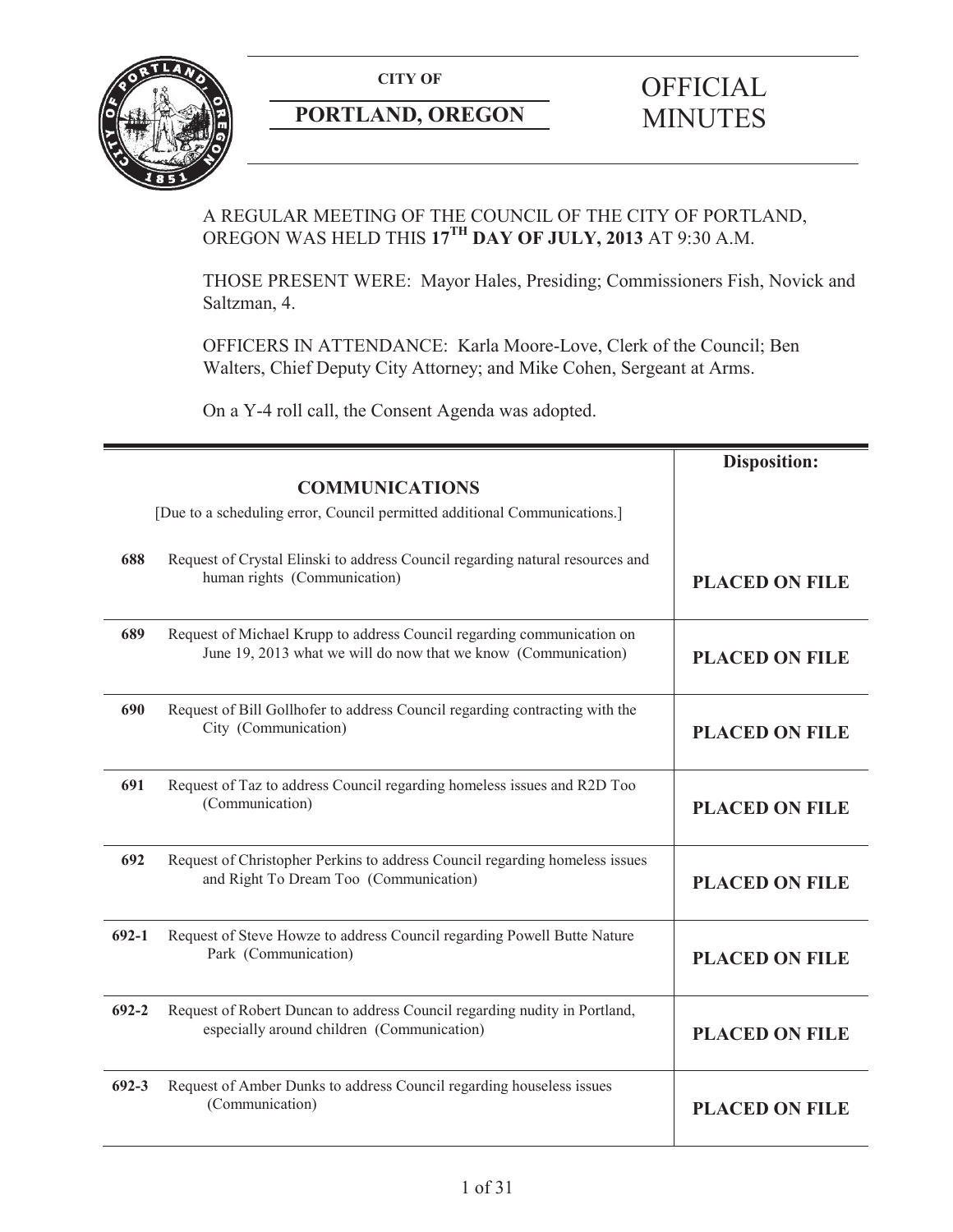| July 17, 2013 |                                                                                                                                                                                                                      |                                   |
|---------------|----------------------------------------------------------------------------------------------------------------------------------------------------------------------------------------------------------------------|-----------------------------------|
| $692 - 4$     | Request of Reed Jones to address Council about R2D2 (Communication)                                                                                                                                                  | <b>PLACED ON FILE</b>             |
|               | <b>TIMES CERTAIN</b>                                                                                                                                                                                                 |                                   |
| 693           | TIME CERTAIN: 9:30 AM - Proclaim July 17, 2013 to be Stand Up for<br>Workplace Wellness Day in Portland (Proclamation introduced by Mayor<br>Hales) 10 minutes requested                                             | <b>PLACED ON FILE</b>             |
|               | <b>CONSENT AGENDA - NO DISCUSSION</b>                                                                                                                                                                                |                                   |
|               | <b>Mayor Charlie Hales</b>                                                                                                                                                                                           |                                   |
|               | <b>City Attorney</b>                                                                                                                                                                                                 |                                   |
| $*694$        | Amend Legal Services Agreement with Radler White Parks and Alexander LLP<br>for outside legal counsel (Ordinance; amend Contract No. 30002710)                                                                       | 186152                            |
|               | $(Y-4)$                                                                                                                                                                                                              |                                   |
|               | <b>Office of Management and Finance</b>                                                                                                                                                                              |                                   |
| 695           | Accept bid of Rio Underground, LLC for the SE 2nd Avenue, SE 3rd Avenue<br>& SE Alder St Consolidation Project for \$2,024,730 (Procurement<br>Report – Bid No. 115340)                                              | <b>ACCEPTED</b><br><b>PREPARE</b> |
|               | $(Y-4)$                                                                                                                                                                                                              | <b>CONTRACT</b>                   |
| $*696$        | Pay claim of Ida Marie Davis in the sum of \$18,000 involving the Water<br>Bureau (Ordinance)                                                                                                                        | 186153                            |
|               | $(Y-4)$                                                                                                                                                                                                              |                                   |
| $*697$        | Amend contract with Standard Insurance Company to provide employee life<br>and long term disability insurance services (Ordinance; amend Contract<br>No. 30000089)                                                   | 186154                            |
|               | $(Y-4)$                                                                                                                                                                                                              |                                   |
| $*698$        | Authorize upgrade of six sedans to SUV's for use by Police Bureau K-9<br>Officers for \$80,554 (Ordinance)                                                                                                           | 186155                            |
|               | $(Y-4)$                                                                                                                                                                                                              |                                   |
| 699           | Grant a franchise to Kinder Morgan Cochin LLC for a period of 20 years to use<br>City streets to own and operate a Pipeline System (Second Reading<br>Agenda 554)                                                    | 186156                            |
|               | $(Y-4)$                                                                                                                                                                                                              |                                   |
| 700           | Grant franchise to Portland State University to use the right of way to provide<br>telecommunications, electrical and district heating and cooling services<br>for a period of ten years (Second Reading Agenda 555) | 186157                            |
|               | $(Y-4)$                                                                                                                                                                                                              |                                   |
|               |                                                                                                                                                                                                                      |                                   |
|               | <b>Commissioner Nick Fish</b><br><b>Position No. 2</b>                                                                                                                                                               |                                   |
|               |                                                                                                                                                                                                                      |                                   |
|               | <b>Bureau of Environmental Services</b>                                                                                                                                                                              |                                   |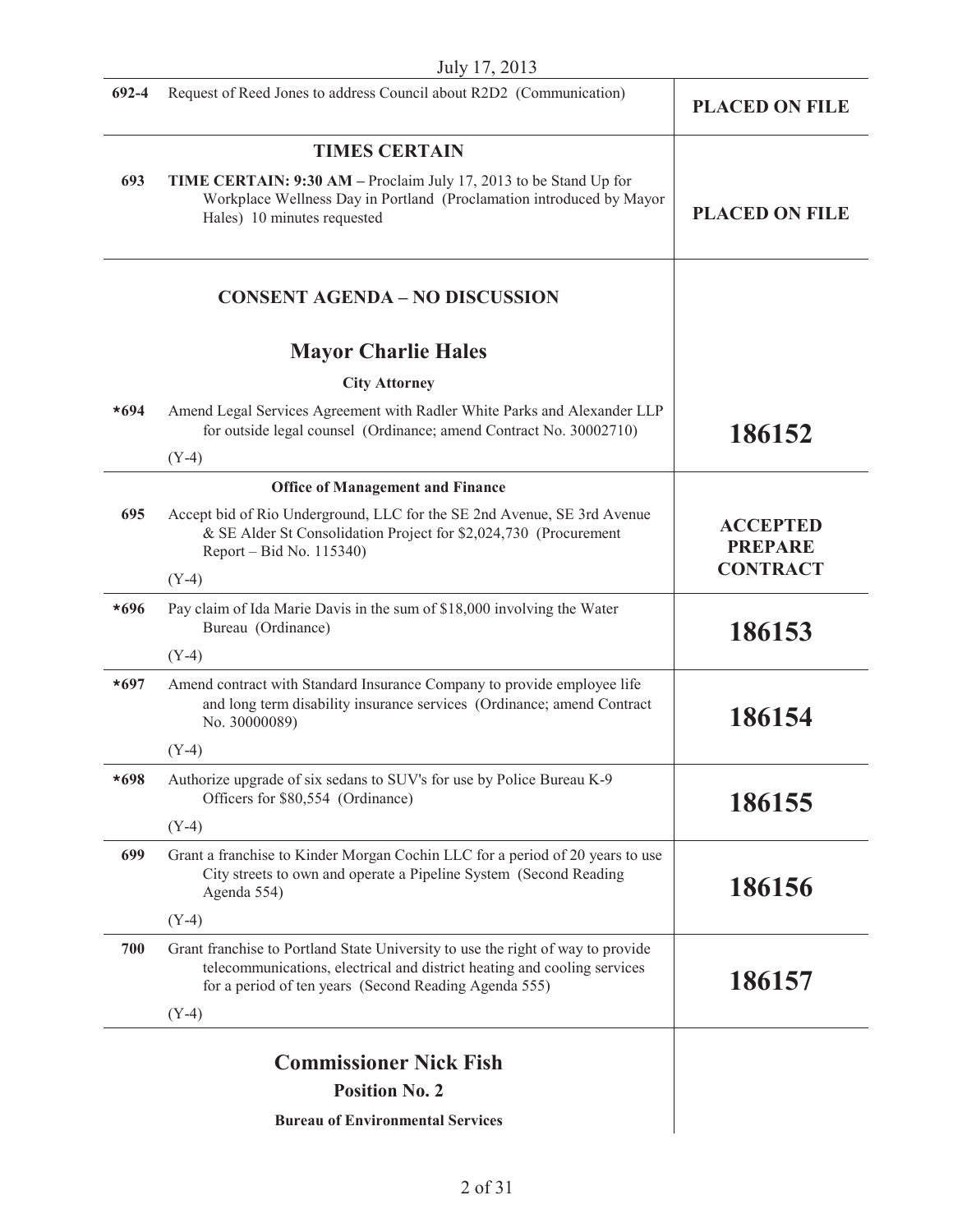| 701         | Authorize the Director of the Bureau of Environmental Services to execute<br>Intergovernmental Agreements for the continued implementation of the<br>Innovative Wet Weather Program, not to exceed in aggregate \$300,000<br>(Ordinance)                                                 | <b>PASSED TO</b><br><b>SECOND READING</b><br><b>JULY 24, 2013</b><br>AT 9:30 AM |
|-------------|------------------------------------------------------------------------------------------------------------------------------------------------------------------------------------------------------------------------------------------------------------------------------------------|---------------------------------------------------------------------------------|
| 702         | Authorize a contract for construction of the Vernon-Sabin-Alameda Phase 2<br>Sewer Rehabilitation Project No. E10379 for \$3,100,000 (Second<br>Reading Agenda 684)                                                                                                                      | 186158                                                                          |
|             | $(Y-4)$                                                                                                                                                                                                                                                                                  |                                                                                 |
|             | <b>City Auditor LaVonne Griffin-Valade</b>                                                                                                                                                                                                                                               |                                                                                 |
| 703         | Approve Council Minutes for July-November 2012 (Report)                                                                                                                                                                                                                                  |                                                                                 |
|             | $(Y-4)$                                                                                                                                                                                                                                                                                  | <b>APPROVED</b>                                                                 |
|             | <b>REGULAR AGENDA</b>                                                                                                                                                                                                                                                                    |                                                                                 |
|             | <b>Mayor Charlie Hales</b>                                                                                                                                                                                                                                                               |                                                                                 |
|             | <b>Bureau of Police</b>                                                                                                                                                                                                                                                                  |                                                                                 |
| $\star$ 704 | Authorize a grant agreement with Central City Concern from July 1, 2013<br>through June 30, 2014 in an amount not to exceed \$924,000 to support<br>Hooper's Sobering Station and CHIERS van (Ordinance)                                                                                 | 186159                                                                          |
|             | $(Y-4)$                                                                                                                                                                                                                                                                                  |                                                                                 |
| 705         | Authorize a contract with Bode Technology for Touch DNA Services for a total<br>not-to-exceed amount of \$350,000 (Second Reading Agenda 687;<br>Contract No. 30003181)                                                                                                                  | 186160                                                                          |
|             | $(Y-4)$                                                                                                                                                                                                                                                                                  |                                                                                 |
|             | <b>Commissioner Dan Saltzman</b>                                                                                                                                                                                                                                                         |                                                                                 |
|             | <b>Position No. 3</b>                                                                                                                                                                                                                                                                    |                                                                                 |
|             | <b>Portland Fire &amp; Rescue</b>                                                                                                                                                                                                                                                        |                                                                                 |
| 706         | Accept and appropriate a grant in the amount of \$518,240 from the Department<br>of Homeland Security, through its Federal Emergency Management<br>Agency for the purchase of individual facepieces for firefighter's self-<br>contained breathing apparatus (Second Reading Agenda 680) | 186161                                                                          |
|             | $(Y-4)$                                                                                                                                                                                                                                                                                  |                                                                                 |
| 707         | Authorize application to the Department of Homeland Security, through its<br>Federal Emergency Management Agency for a grant totaling \$3,500,000<br>for the purchase of a Type III Rapid Response Fireboat (Second Reading<br>Agenda 681)                                               | 186162                                                                          |
|             | $(Y-4)$                                                                                                                                                                                                                                                                                  |                                                                                 |
|             |                                                                                                                                                                                                                                                                                          |                                                                                 |

At 10:40 a.m., Council recessed.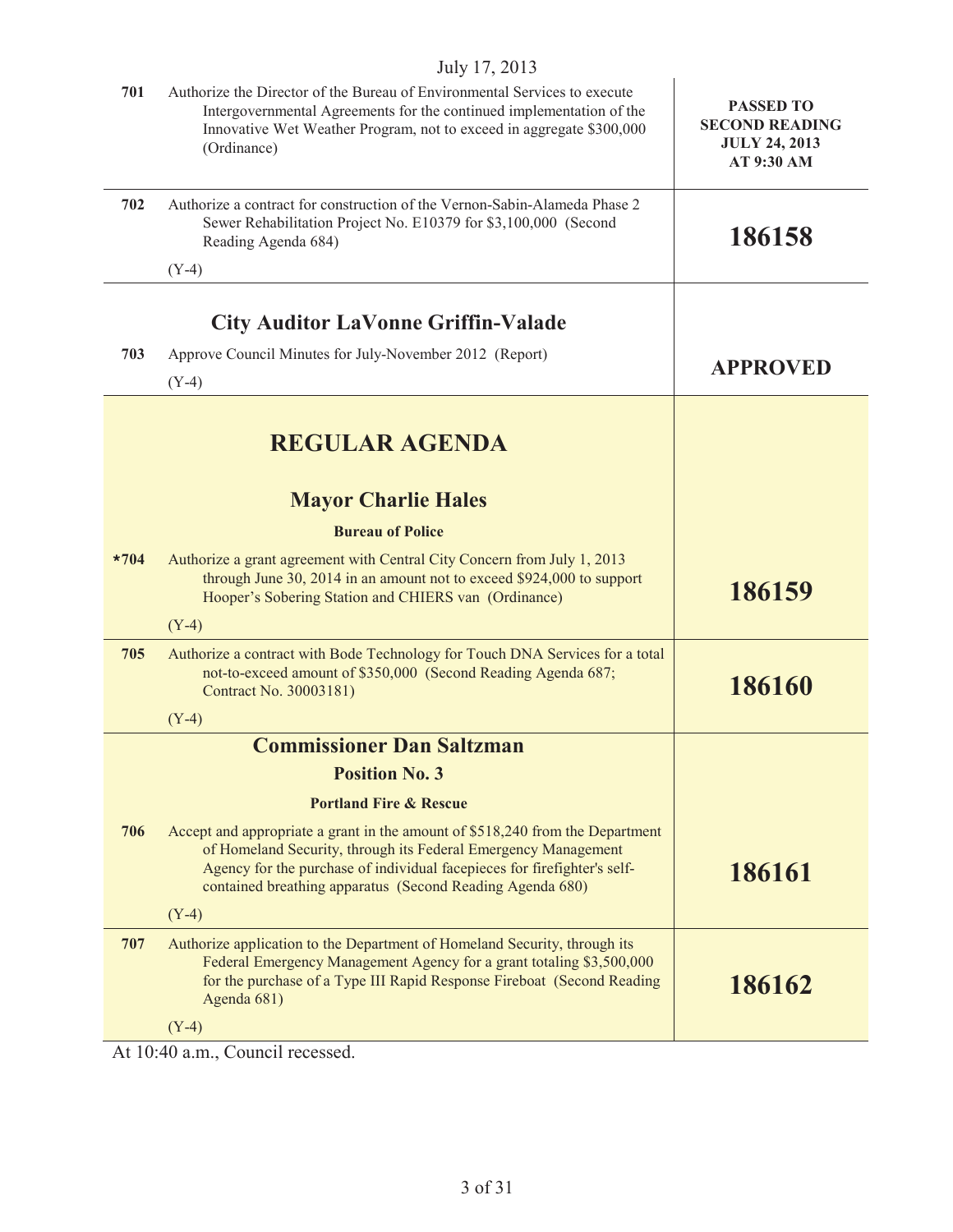# A RECESSED MEETING OF THE COUNCIL OF THE CITY OF PORTLAND, OREGON WAS HELD THIS **17TH DAY OF JULY, 2013** AT 2:00 P.M.

THOSE PRESENT WERE: Mayor Hales, Presiding; Commissioners Fish, Novick and Saltzman, 4.

OFFICERS IN ATTENDANCE: Karla Moore-Love, Clerk of the Council; Roland Iparraguirre, Deputy City Attorney; and Jim Wood, Sergeant at Arms.

|     |                                                                                                                                                                                                                                     | <b>Disposition</b> |
|-----|-------------------------------------------------------------------------------------------------------------------------------------------------------------------------------------------------------------------------------------|--------------------|
| 708 | <b>TIME CERTAIN: 2:00 PM – Transmit OIR Group Report to the City of</b><br>Portland on Portland Police Bureau Officer-Involved Shootings and In<br>Custody Deaths (Report introduced by Auditor Griffin-Valade) 1 hour<br>requested | <b>ACCEPTED</b>    |
|     | <b>Motion to accept the report:</b> Moved by Fish and seconded by Novick.                                                                                                                                                           |                    |
|     | $Y - 4$                                                                                                                                                                                                                             |                    |

At 3:27 p.m., Council adjourned.

# **LAVONNE GRIFFIN-VALADE**

Auditor of the City of Portland

Call

By Karla Moore-Love Clerk of the Council

For a discussion of agenda items, please consult the following Closed Caption File.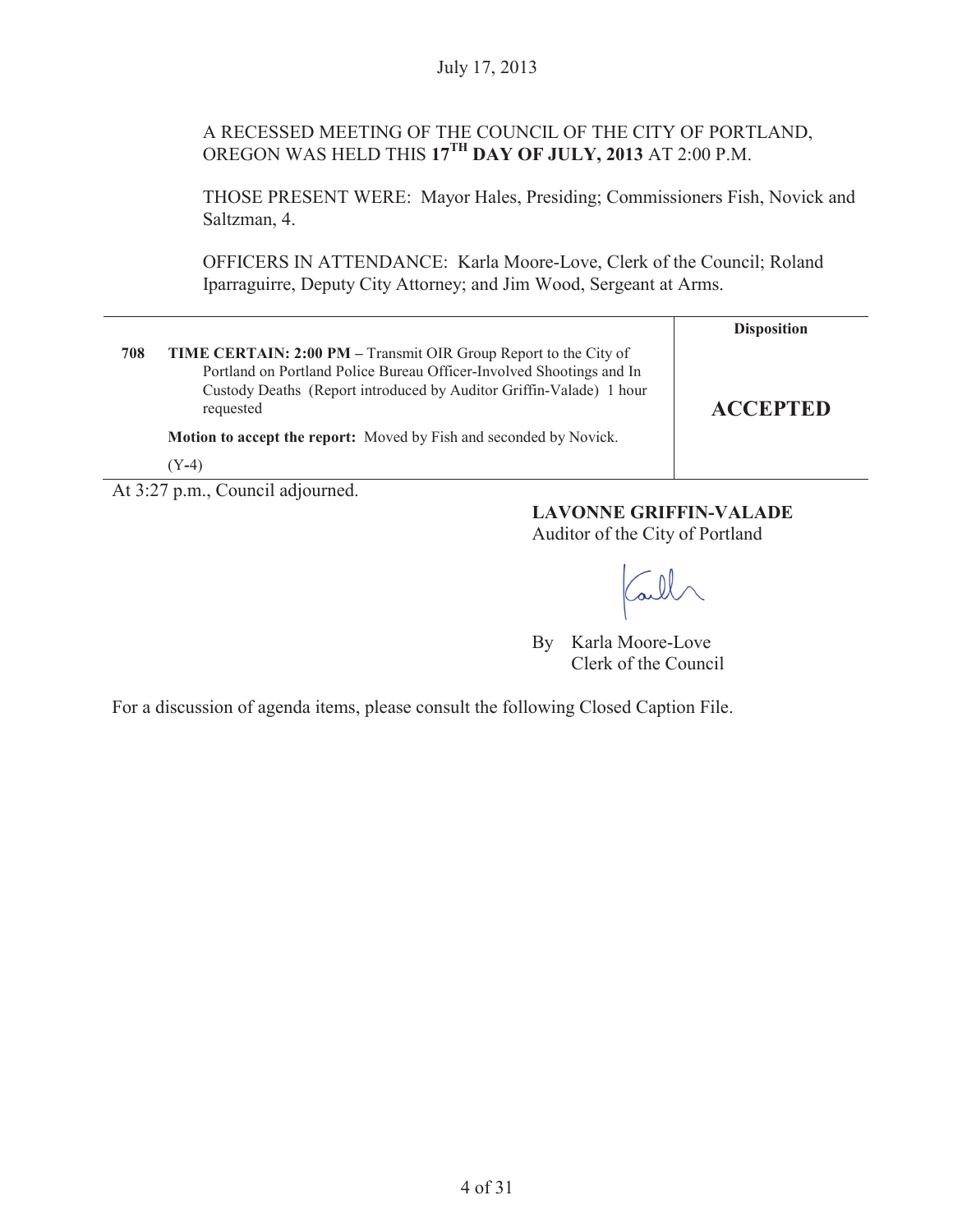# July 17, 2013 **Closed Caption File of Portland City Council Meeting**

This file was produced through the closed captioning process for the televised City Council broadcast and should not be considered a verbatim transcript. Key: **\*\*\*\*\*** means unidentified speaker.

# **JULY 17, 2013 9:30 AM**

**Hales:** We have some precouncil items to deal with first to welcome you to the july 17th meeting of the Portland city council. We have a couple of fun and, and non-ordinance items to take up first before we get to the regular council calendar. First is a recognition of our city fleet program. And we have, I think, a lot of the team that represent -- that comprise our city fleet operation here this morning. This is an impressive set of accomplishments, and it's been recognized nationally, in fact, we have an award here that we're here to talk about, and to formally receive. As the 2013 elite fleet award. A national recognition for what our fleet management and workers do. And what they do really matters. You know, sometimes I try to describe what the city government does to people in a summary term, and I say we're just a big, blue collar service organization. With a few administrators and decision makers, you know, layered onto the top of the cake. But, what we do, mostly, is physical work. We patrol the streets and police cars. We fight fires and deal with Emergency, medical emergencies with our medical personnel in the fire bureau. We maintain streets. We lay pipe. We have a huge blue collar construction workforce that has to get out there every day, and we have building inspectors and other folks that have to get around town. All of that depends on our fleet operation. And we have to have mobility for our workforce in order for them to do their job, and you can do that in a way that, that isn't efficient. And you can do that in a way that is. And this recognition says not only are we efficient, not only are we innovative but one of the best in the country. Some of those accomplishments, this fleet program has reduced overtime costs by 89%. Let me say that again, reduced overtime costs by 89%. By streamlining work flow and using the right shop tools. We reduced commercial repairs outside our own repair capabilities by a million dollars over two years through reorganizing our own shop operations. We have increased revenue from outside agencies by, get this, 376% over the last fiscal year. Other public agencies paying our fleet operation to take care of their vehicles because we're so good at what we do. And we have increased the number of automotive service excellence masters to total of 62 of our technicians. So, again, we're the best in the business that people have gotten the certification to do the work, and the best, in the best way. We have made investments in equipment and the systems and, and ways doing business that have made us a star in this very important public service. So, this is a great way to start our deliberations today. John hunt is here on behalf of the fleet program, and bryant eng is here, as well. So john, come forward and accept this national recognition as, as the 2013 elite fleet. [applause]

**Hales:** Take a look at this and talk about this a couple times, john. [inaudible]

**John Hunt:** We are the folks that keep things running, whether we are paving a road or whatever, this is the group right here that, that they are getting the stuff ready. And if it's hot, they are out there working, and the repairs, we really wanted to say thank you to all of our staff today, and let me get a picture them up here. With all of you.

**Hales:** Let's hear it for the fleet crew. [applause]

**Hales:** Ok, thank you, everybody. [applause]

**Hales:** All right. That was very fun. Thank you all. The next item of business is about wellness, and while we are doing our work about maintaining vehicles, or working in an office or out there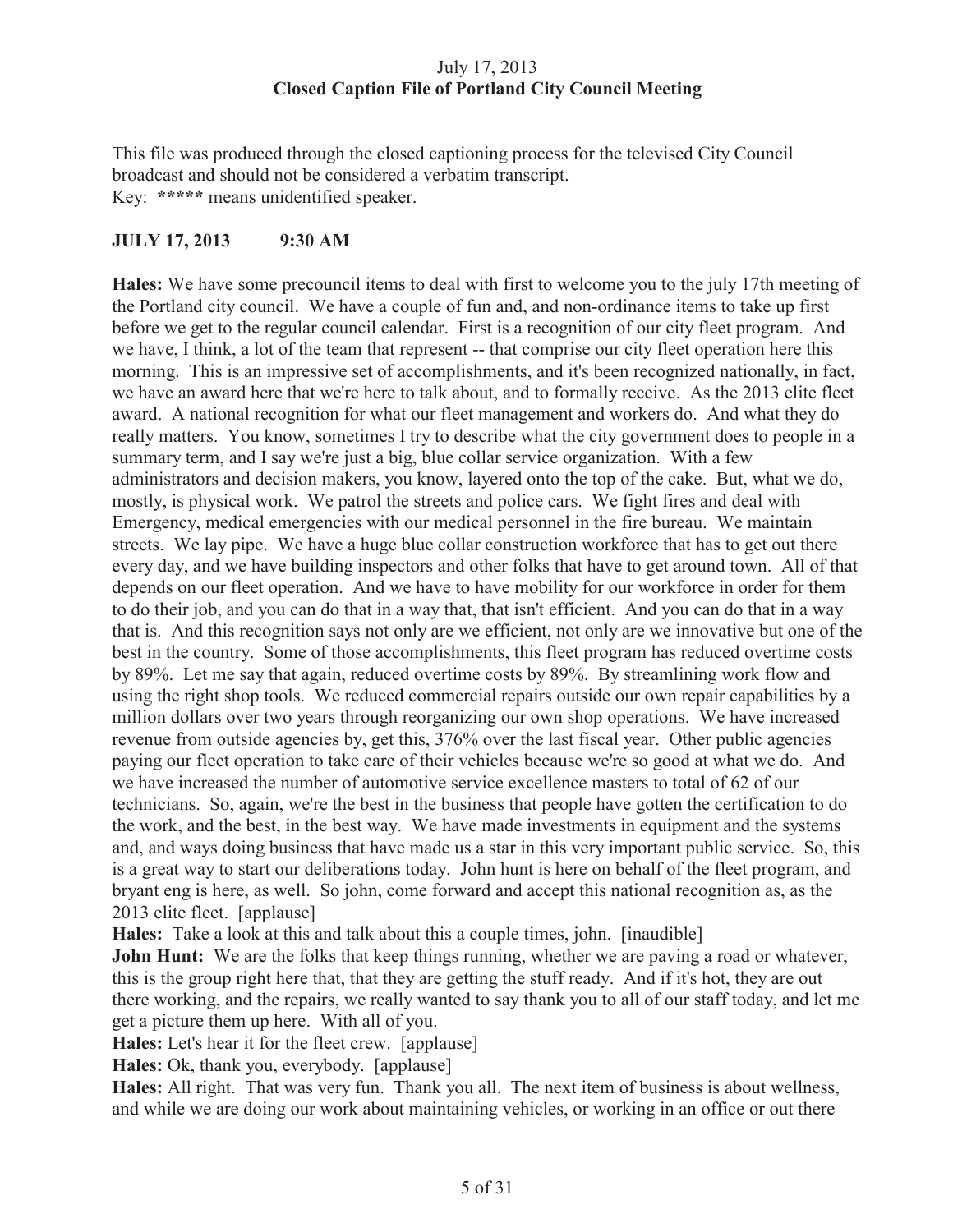performing those services all over the city, we need to stay healthy, and commissioner steve novick Has some ideas on that subject and I will turn it over to him.

**Novick:** Thank you, mr. Mayor. Over the last couple years I read article after article about the growing body of research that indicates that sitting for long periods of time is in and of itself unhealthy. The research so compelling that it suggests the chairs are fast becoming the cigarettes of the 21st century. Here today to share some of the research on the dangers of chairs are three experts. Clare, dr. Clare wheeler, physician, author, wellness consultant and adjunct professor at psu, and mary lou henrik, the outgoing executive director of the Oregon public health institute. And you know how the song goes, hello, mary lou but goodbye hearts, but ours is in favor of hearts. And the incoming director is liz baxter. So, I ask them to come up here and join us to talk about the threat pose by chairs. I would also like to recognize the Portland city councilor jane hill. Jane, where is jane? Jane, step up here. And jane.

**Hales:** Pendleton.

**Novick:** I'm sorry, pendleton city councilor. And jane, who, by the way, holds dual Portland, pendleton citizenship, has agreed that pendleton will become the eastern front of our war on chairs. [applause]

**Hales:** So, please stand and tell us what we should be doing. Or sit temporary.

**Dr. Claire Wheeler:** Hello. Hello, I am dr. Claire wheeler, and I am an instructor at Portland state university. As I was introduced. I am here to talk to you a bit about the medical and health risks prolong sitting. The average american spends eight hours or more sitting in a chair aside from all the hours spent lying in bed. But then, a significant number of americans spend 11, 12, and more hours every day sitting down. For the last 30 years, we've been telling americans that, that to cut the incidents of obesity and diabetes and heart disease, which is, by the way, killing 600,000 people year, in the united states alone, that they needed to get out and go to the gym and do moderate exercise for 35 to 40 minutes day. So people have taken that to heart and spend the rest of the day in their cars, in their chairs, and watching television, and adopting more and more leisure time activities that require simply sitting down. Those people think that they are physically active, but in fact, the rates of heart disease and other illnesses are pretty much the same for them, as well. So, we have identified new risk factor, seems to be even more significant than smoking, an hour sitting in a chair can take more time off your life than smoking a single cigarette. And we need to start with our children. In school. They need to be standing up for ten minutes every hour that they Are in that school building. I think that will help a lot of behavioral and health issues for our kids, and it will lead to healthier, healthier and happier adults, and that's, that's my statement.

**Hales:** Thank you, thank you very much.

**Wheeler:** I still do not want to sit down.

**Hales:** You do not need to sit down.

**Mary Lou Henrichs:** I was thinking about why we are having this problem, and the major studies are showing that while we've all been kind of looking over here, that, you know, sitting where we are, has been doing us in. So, i've, I got to thinking that kind of the reason that I got into this whole issue about chronic disease prevention was about ten years ago when I became the executive director of what's now the public health institute, we really took on looking at child obesity prevention. And looking at what could be done policy-wise and practice-wise, and a lot of things have happened in these past ten years. We have passed school laws around nutrition standards and what they eat, commissioner Fish has helped us to get those standards into our rec centers in the city of Portland. We have gotten p.e. Standards for more minutes. That hasn't really happened in school. It is starting to. Got some money for it. But, really looking at the literature around what chronic disease and what's causing it And how do we prevent it. So, I think that, like dr. Wheeler was saying, this idea of adults and getting us out toutle river in the gym or walking in the park, that kind of thing, but we have not been thinking about what have we done in our lives that has us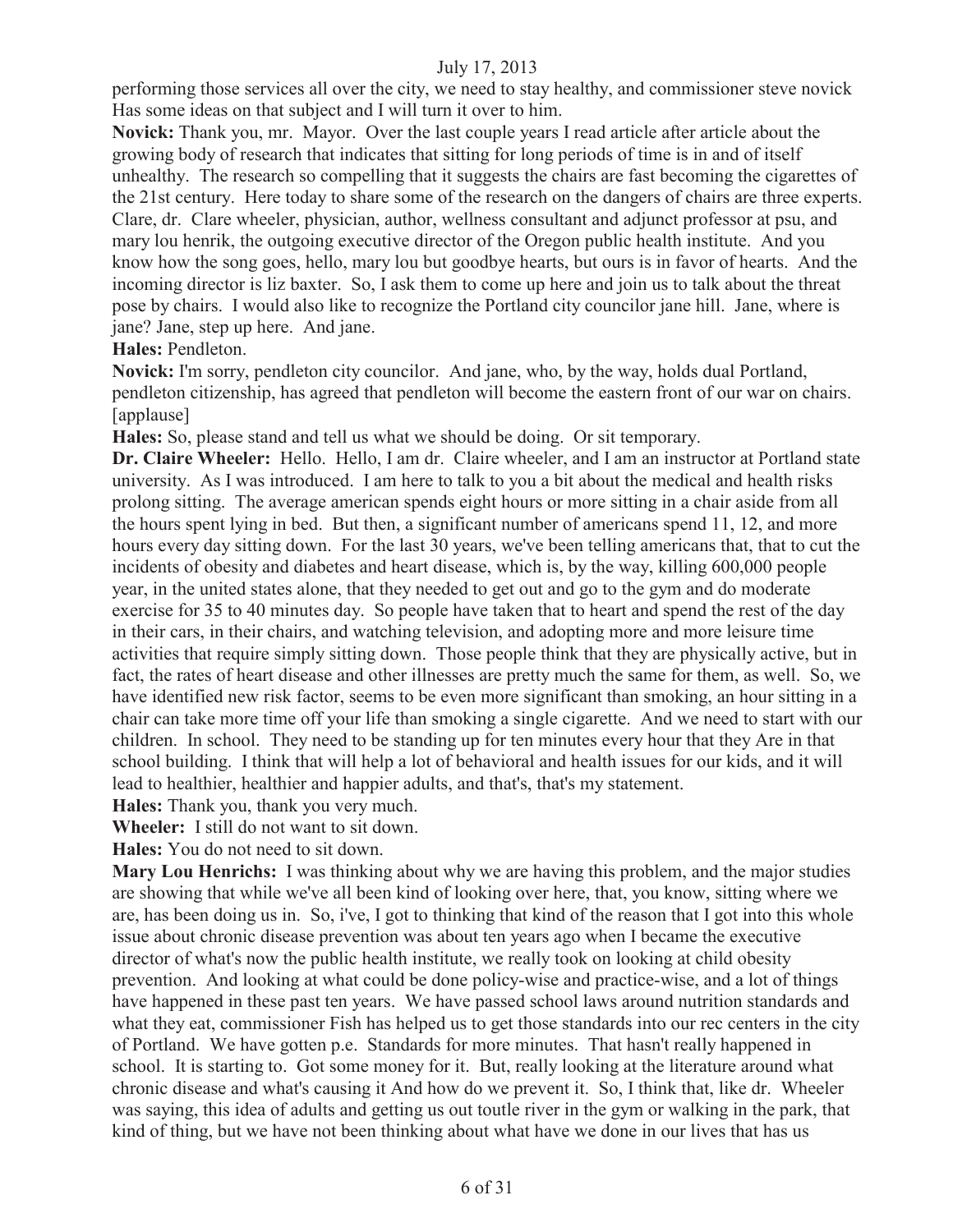changed, and it's our eating habits and our -- what we do every day. So I got to thinking that 50 years ago, that's a scary number for me, but I was in high school, 50 years ago, and I got to thinking how my life has changed in those 50 years. Things like took the bus, two transfers to get to my high school. Walked there. And then my senior year I got car. All right. I started driving my car to school. And then I was not getting that walking in. We did not have a dishwasher when I was little. My brother and I did that at night. We had one television with a few channels that, you know, we did not watch a lot of television. I remember in my young adulthood with my family, buying our first commodore 64 computer. Putting it in the hallway so all these things had leaked into our lives. My jobs, my first job as a public health nurse, I was lucky. I walked, I was out in a district by emanuel hospital. I was at boise school. I moved a lot. And then I got into Administration. And management. And I started sitting down. Going to more meetings. Places like Multnomah county health department even blocked off the stairways, so to protect us for safety reasons. We don't have stairways open for people to be able to walk. I love city hall. I love the county courthouse because there are stairs, open staircases that were designed before the elevator took over. So, just little by little, every day, we have all become so much more sedentary. And so, we individually can think ok, now I know this. I need to start changing my activity. But we also need to think about policy things. That's the thing that public health institute has looked at, is how can we have policies that support people to do the right things? Do we have stairwells open? Do we have a policy that, that when you are going to have meetings, that, that are an hour or more, that you are going to take three to four minutes, and actively ask people to get up and move around. Are you going to encourage people rather than discourage them, from walking to the, to the person that's, you know, four cubicles over and chatting with them, rather than quickly I will send an email rather than get up and say something. And rather than saying jeez, what's that person wandering around the floor, they should be at their computer, saying no, that's good. They are up and moving. So, I think that we have got to think about practical things. I think it's the individual, but I also think that leadership and what you are doing today to just raise the awareness, and then start thinking about what can we be doing, and maybe we do have a table that lowers so that -- and raises so that people can stand. We have microphones that move. That's great. Thanks a lot.

**Hales:** Thanks very much.

**\*\*\*\*\*:** It's hard to follow mary lou.

**Henrichs:** Oh, yeah. [laughter]

**Liz Baxter:** So i'm liz baxter, and I have spent the last 7.5 years leading an organization called "we can do better" which focused on bringing people together who cared about health care and health and trying to leverage collective voice into action. And as commissioner steve novick mentioned I am the incoming director, so I will be follow mary lou's footsteps for some time to come. If I could have brought a visual with me, it would have been a pie chart that's become fairly popular in the health reform discussions, and what it is, is looking at what are the factors that actually influence somebody's lifetime health status? And in this pie chart, about 20% of it is environmental factors, and about 20% is our biology and our dna, who were our parents and who are their parents, and about 50% of it is lifestyle. So, smoking. Do you have a lot of stress in your life. What are some of the decisions You make? Are you sedentary? And a number of other factors. And only about 10% of the overall impact on our lives is about our interaction with the medical system. That's where we spend 2.7 trillion. We don't spend that much on any of the other pieces of the pie. And so, when I was called, you know, I just cannot overstate the importance of physical activity in someone's health. There is so much at play. Oregon is priding itself on health system transformation, and so, I was trying to imagine how this initiative would fit into the health system transformation. So what I imagine is, we have the ability to pay for different types of office constructs, that we have the ability to pay for sit-stand desk as willingly as we are willing to pay for physical therapy and occupational therapy after somebody has had all the lifetime impacts because of how they have lived their home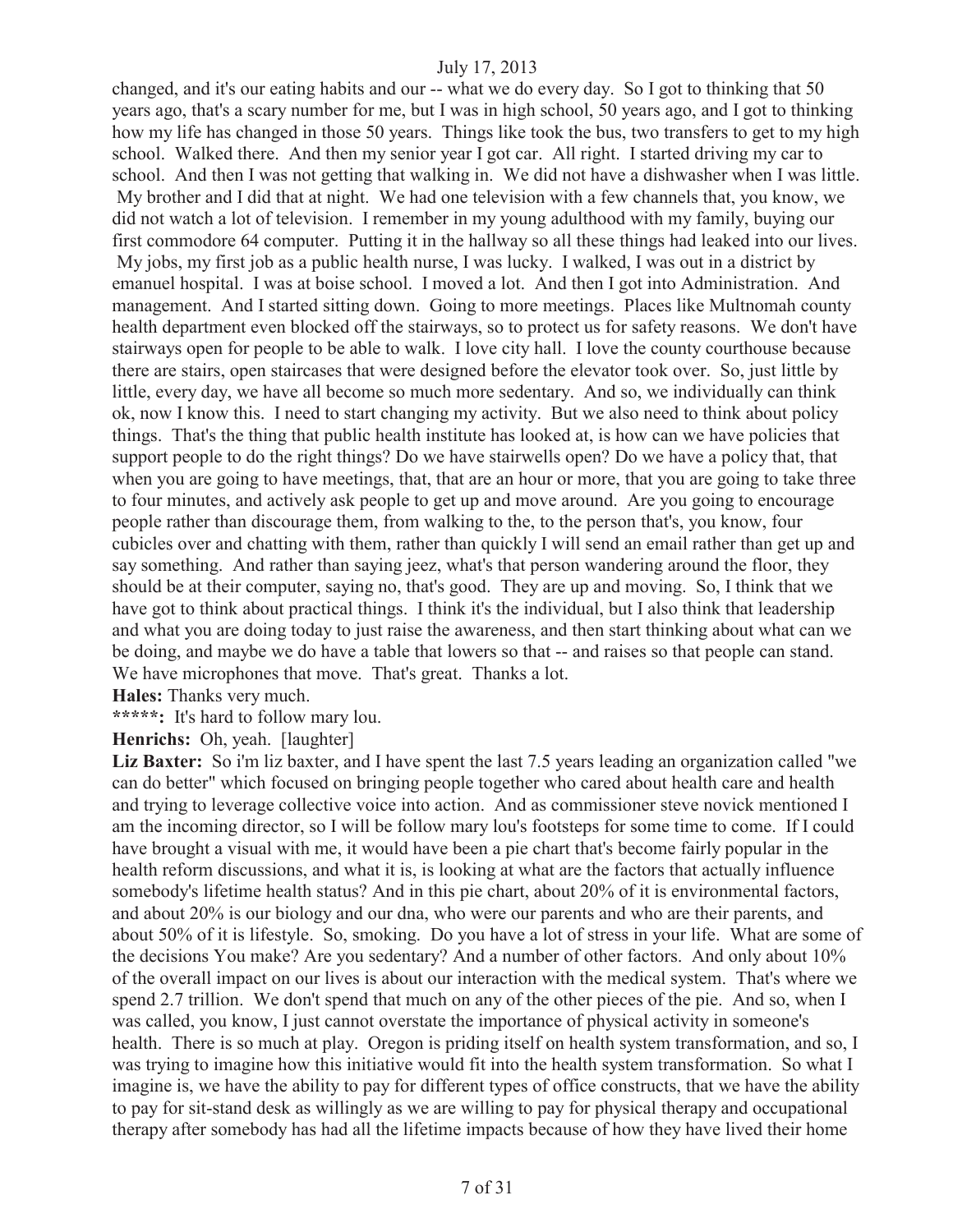life and their work life. Because as the physicians stated, we spend, most of our work day sitting. We spend the majority our evenings sitting, and that is not good for our health. And so, I actually had this other visual, which was the image of the creature crawling out of the ooze, starting on four feet, and moving to standing on four feet, and to us becoming upright, and that the next evolution of us may be us sitting in a very different kind of physical configuration than we have today. And the notion that in order to be a good student, the good students are those kids who are able to sit still in a chair at a desk all day. The kids troubled in our schools, the kids who need physical things, they need to be up and moving around. And we need to have way to, actually, encourage that kind of movement and have it become a part of our lives. So, I applaud you all for bringing this to, to the public venue, and encouraging that and, and probably just because of the last couple weeks, I can't help but leave with another metaphor about sitting and standing. You are all about making Portland the best place that it can be. Some of that is easy changes, some of it is fundamental change. But, we talk about the fact that people can't sit on the sidelines, that if we want to have change people have to stand up and act. And that has to be, to become a part how we deal with all of the facets of our lives, if we want a healthier Portland and Oregon, physical activity and how we encourage that as part our structures needs to be part of what we do, as well. So I join you in raging a war on the chairs. Thank you.

**Hales:** Thank you very much.

**Novick:** Mr. Mayor, since we on the council spend a great deal of time as a group sitting in public, it seems to me that we are uniquely positioned, as it were, to set an example by, by occasionally, standing and stretching while we're at this table. And I am honored that you have agreed to read a proclamation declaring our intent to wage war on chairs.

**Hales:** I sure have. So, thank you, commissioner novick for bringing there to our attention. Actually, I have a member of my staff, my communications director, dana haynes, who when he arrived at city hall insisted on standup desk, and he stands all day, and up until now I thought that he was eccentric, and now I understand that he was paying attention to the research, and now thanks to this effort, a lot of the rest of us can pay attention. So, thanks for bringing this to all of our attention. This proclamation says, whereas researchers have linked sitting for long periods with number of health concerns, including obesity, increased blood pressure, high blood sugar, excess body fat and abnormal cholesterol levels, and whereas according to a recent study adults who spend more than four hours day sitting while watching television or playing computer games, have a nearly 250% increased risk of death from any cause compared to people who spend less than two hours day watching television and doing the other things. And, and whereas similar to sitting while watching television, sitting in front of computer or driving for long periods raises the risk of health concerns. And as james lavigne and the Endocrinologist from the graduate school of medicine set in an article, the chair is out to kill us. And whereas research suggests that spending a few hours a week at the gym or other moderate to vigorous activities doesn't offset the risk of sitting for extended periods, and whereas one way to counter the negative effect of prolonged sitting is to stand while we talk on the phone, eat lunch or gather for meetings. Whereas we can also think about ways to move out while we work, such as walking with colleagues during meetings, and we're finding opportunities like this one to stretch. Now, therefore, I charlie hales, mayor of the city of Portland, Oregon, the city roses do hereby proclaim july 17, 2013, to be stand up for workforce wellness day in Portland. And encourage all residents to observe this day. Standing. Thank you. [applause] we may have to modify this so we can spend some time vertical at each meeting. Thank you very much. **Fish:** While mary lou is here, can I add another comment, first thank you for bringing that proclamation forward, and for raising our consciousness about this issue. But, I also want to thank her for the tremendous leadership that she has given our community. The last five years she's helped the council shape policies ranging from expanding gardens and healthy foods to getting Junk food out our facilities, to also tapping into entitlement programs at the federal level so expanding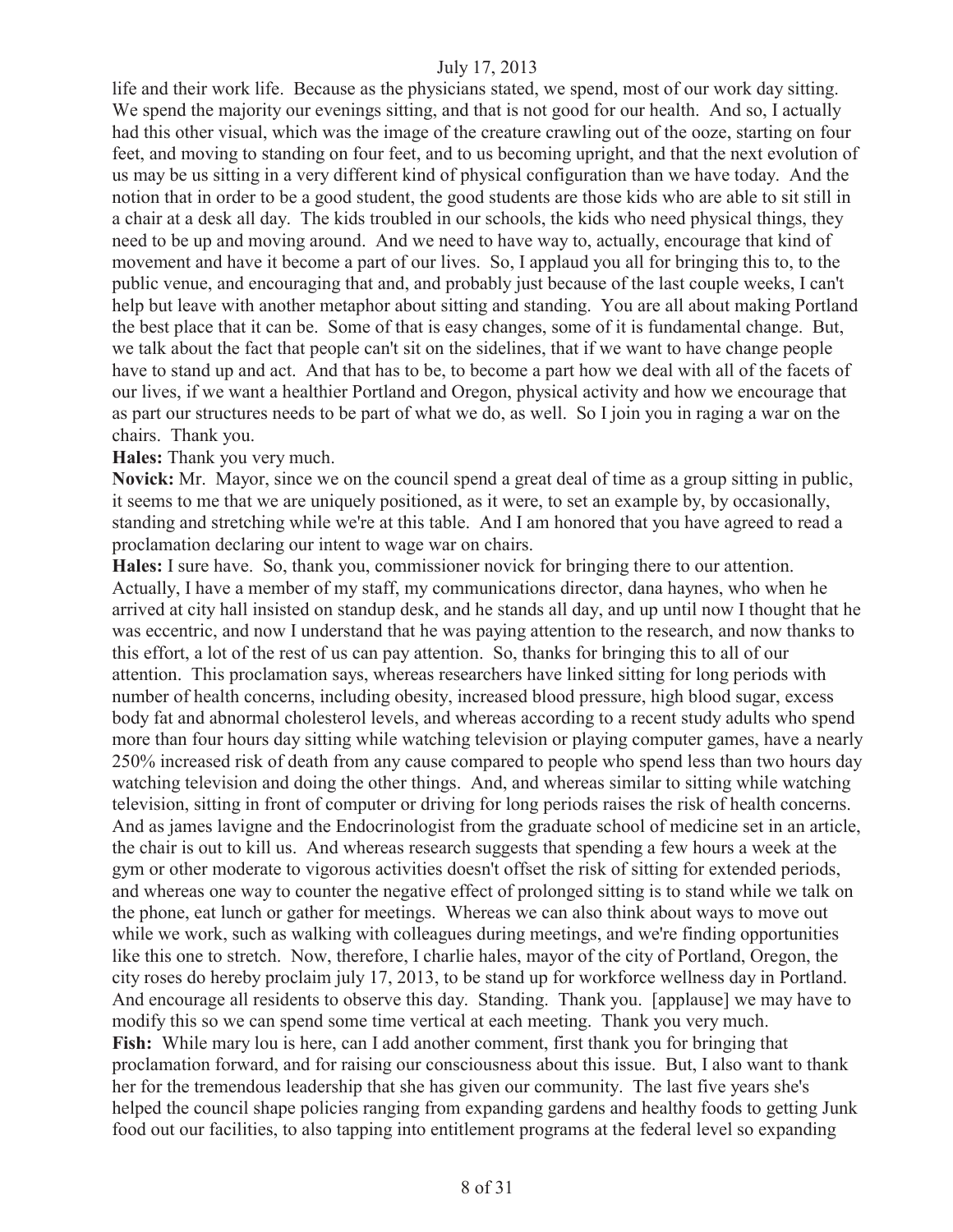our programs for hungry children, and all of that came out of the organization she led, and the troops that, that she supervised. So, on behalf of the city of Portland I want to thank you for your service to our community.

**Hales:** Thank you. [applause]

**Hales:** Very good and very interesting. Mike lindbergh was member of this council for a long time, and he said that, after retired, that he figured he attended 10,000 meetings, which is an appalling statistic in a number of ways. But all of us who go to a lot of meetings, if we could take one or two of those standing, we can take your advice and be healthier for it, so if people see me standing up in meetings, it's because you told me something that I could use. Thank you very much. **\*\*\*\*\*:** [inaudible]

**Hales:** Good advice, thank you very much and thank you all. Ok. Now we're ready to move to the regular calendar, and we'll need to call the roll.

**Saltzman:** Here. **Novick:** Here. **Fish:** Here.

**Hales:** Here. Ok. We have number of consent items, i'm sorry, a number of communication items and we might have extra ones?

**Moore-Love:** Right.

**Hales:** Let's start with the ones on the calendar.

**Moore-Love.** correct. Item 688.

#### **Item 688.**

**Hales:** Is she here? If not we'll see if she comes back later. 689 then.

**Hales:** Oh, ok, crystal arrived. Come on up. Good morning. Welcome. You can stand, that's fine. **Crystal Elinski:** I know, I am starting a war against chairpersons who spend taxpayer money and resources giving contracts -- I am sally citizen, lucrative contracts to the revolving door business buddies, so, that's for sally citizen. And against chairpersons.

**Hales:** You can lower the microphone there now that you are sitting down.

**Elinski:** Now i'm sitting down, and I am a different person, and hello. And it's 10:05. I am crystal elinski. And I represent 10,000 Portlanders. Who statistically random, of course, but like me, do not have the, the paid leave to spend time monitoring the -- to spend time monitoring the city to volunteer to do every detail and remind people of what's important. But, or I don't know, running a campaign to become sheriff wheeler county. Wow. So I like to come in as often as I can, and I used to come in a lot when I was homeless. Back in the days, and dan Saltzman remembers me from those days, and I called nick Fish, commissioner Fritz as a joke because he was though he was in Charge of housing, he never asked me how I was and amanda always did, and I was talking about the abysmal situation in housing services since, well, since I had to experience it directly myself. And upturn my life. Well, luckily i'm not in a situation that I was before. And even though I don't have the time to come here as often as I used to, I still make an effort. I still notice that the situation is really bad out there. What i'm here today for is to talk about something else that's recently changed my life, and that is I have spent time into -- we're speaking of health today. I, actually, thought, it says 9:30 time certain, stand up for workplace wellness, and I was thinking that would be amanda Fritz's push on the sick day in Portland. So, but I know that steve novick has been working on it, as well, and I am sorry that I have not been paying much attention. I have not been here because i've been gone for a long time, working on a hippy community and doing groundwork for another group. And it has made it plain to me that we need to take care our resources like this is ecology and not economy. The priorities for this city need to be concentrated on water, transportation, public services, we have way too much congestion, our rivers are in horrible condition even though I like the pipe, it's not keeping up with the demand on our, on our ecology, and as a city we Could do better, so always comparing ourselves to other cities. We have no excuses. Thank you.

**Hales:** Thanks for coming in. Thanks. OK. 689, please.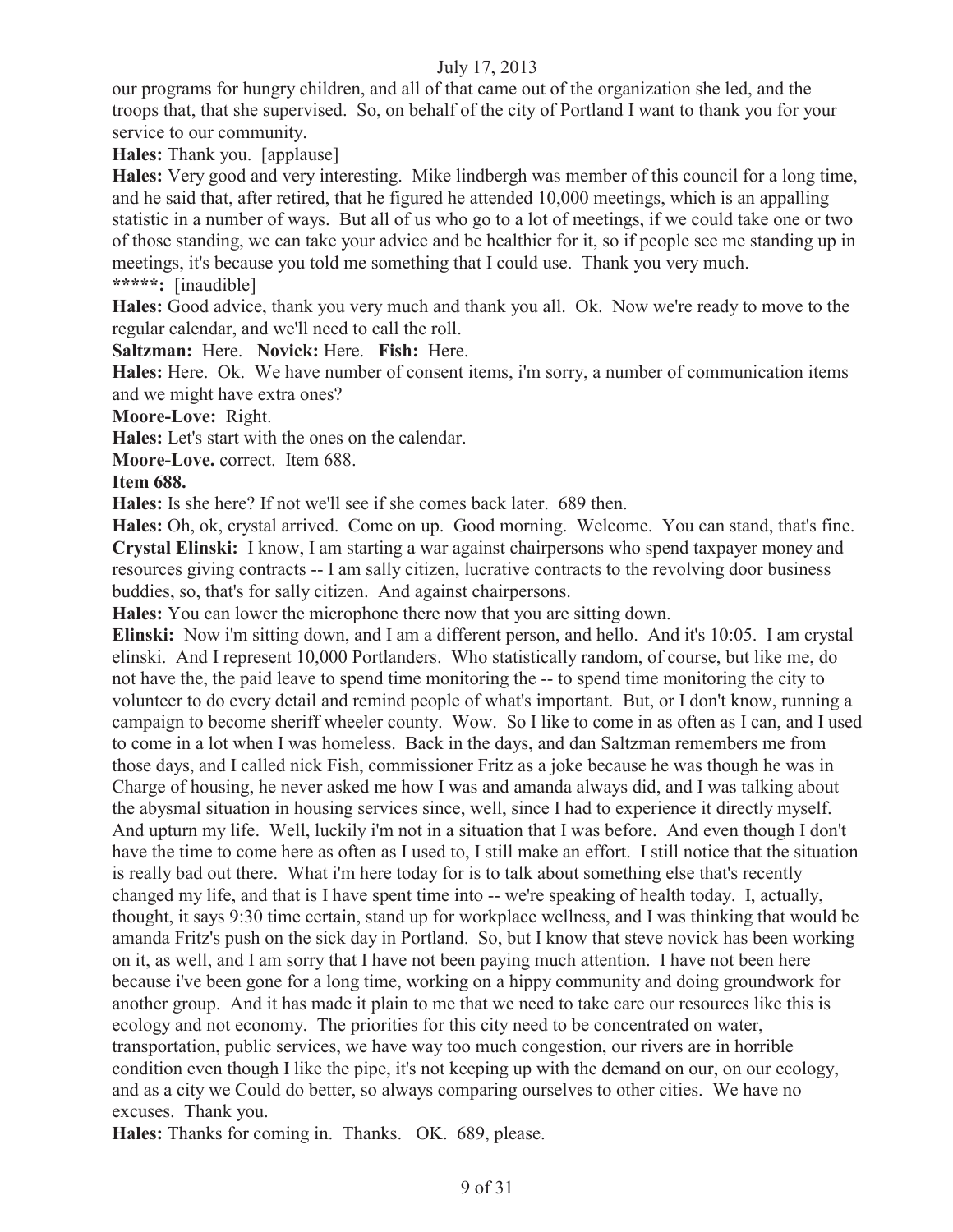**Item 689.**

**Hales:** Welcome. And good morning.

**Michael Krupp:** Thank you. I will just say thanks for inviting all those blue people today. **Hales:** They did that for you.

**Krupp:** In a few short months of your administration, we, the people have had to fight off the attempts by you and the keystone council to fluoridate our water. This was to be accomplished by adding a waste product of ammonium phosphate fertilizer production. The hazardous waste, it was, and now again is an expensive dump, as it requires epa scrutiny. And this affects our water. Untreated. To no avail. Once more you come from the swamps of crony capitalism into our mother's house, with your muddy boots on not even wiping your feet this time. As our own, you are a former employee of the contractors who will make the money that we can ill afford to do a federally mandated karl rovian project. A project so absurd it can only be the first part of a now you drink it, now you don't, fantasy of private ownership. Of the ultimate comments. Amusingly you throw your hands up spinelessly declaring your impetus, and all of this when by rights would have been Contingent was completed in advance. My home state clearly more corrupt than Oregon, had successfully pled for and received the 17-year deferment. Now you, a poster boy for the former pension dangling employers, say you have no choice. Ha: Unfortunately you are not the pacemaker our former vice president is. He had a pentagon in which to sacrifice our people. You have a ouija board of directives. Without the foundation of a affordable public drinking water, we have no foundation as a city. We will not submit to the whims of patronage. Instead might drive your mayoral hybrid precipice into the black hole of oblivion. Por favor.

**Hales:** Thanks. [applause]

**Hales:** 690.

### **Item 690.**

**Hales:** Good morning.

**Bill Gollhofer:** Good morning. Good morning mr. Mayor and city commissioners. Thank you for allowing me to address the city council this morning. My name is bill gollhofer. Gollhofer. And I am the co-owner of drw, along with glenda hughes. We are a locally owned Portland certified emerging small business in construction management, inspection services company. On june 19, city council approved a prime consultant contract for our term for the Portland bureau of transportation, for construction and inspection and engineering support services. On behalf of my entire disadvantaged minority emerging small business team, vijay of 3-d infusion, and edmond of ttc and [inaudible] engineering, we want to personally thank each one of you for your vote of confidence in giving small businesses a chance to work with the city in such an important role. When we first discussed this opportunity proposal on the rfp and other city contracts for construction management inspection services, we set out to include other locally owned certified firms to bring complimentary skill sets and functionality to our team. We were immediately met with disheartened indifference. A common concern throughout the small business community was that our rfp was not a level playing field to compete with the national multi-term incumbents. Many Portland businesses had given up on proposing on city contracts because the same contracts would go to the same out of state incumbent firms for sometimes up to 17 years. No one was willing to invest the time and money to propose only to face imminent loss. We are able to persuade key small businesses to join our team, and if they did, we promised that we would be an advocate for small business with the city and do what we could to help make our voices heard. Our team and many small business onlookers feel the city Council's approval of this contract is a turning point for Portland businesses. We are grateful for the chance to show the city that not only can small local businesses stand toe-to-toe with the big players in terms of service and in value but we look to stand head and shoulders above. We want to specifically mention our, and thank commissioner Fritz, who listened to our concerns over the weekend, no less, about equity and city contracting, as well as,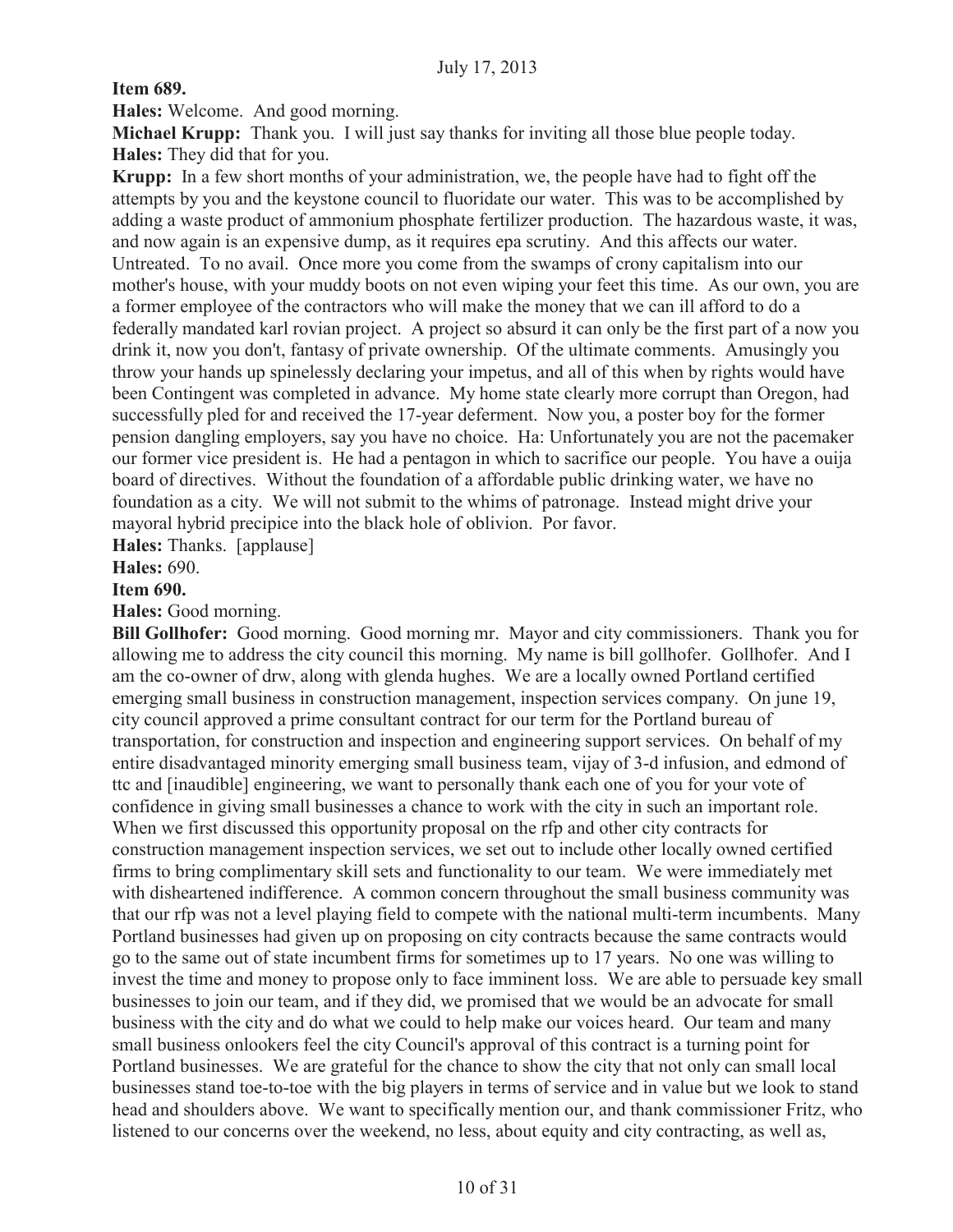mayor hales, for valuing our input as we discuss this with you along the campaign trail and at meetings. Additionally, we want to publicly knowledge the genuine concern we received from the staff and the city procurement services office. Christine moody, barbara gibson, jim vaness were respectful of the concerns of trying to create a level playing field between local, national firms, and sometimes complicated rfp processes. Also, my team and I would like to thank todd lyles from pdot for his support and understanding through a very long and involved process. We sincerely appreciate his professionalism. Thank you for the opportunity to share our comments and we look forward to serving the city with a fresh approach, enthusiasm, and healthy competition, and to an area that has historically been awarded to out of state businesses.

**Hales:** Great, thank you.

**Glenda Hughes:** Mayor and city commissioners I am glenda hughes, a partner in Drw, llc, and mr. Mayor, when bill and I met with you along the campaign trail, we talked with you about our community involvement and our commitment to local animal groups, and specifically, the spay and neuter programs, and you indicated that after the campaign were over with you and nancy were eager to adopt a big, fat cat.

**Hales:** And we did.

**Hughes:** And you did, and that's what I wanted to point out. It was not a campaign promise necessarily but animal advocates cheered as you went to one of our local rescue partners, to the pixie project and got that cat so on behalf of the advocates we want to give you a meow out for adopting and not shopping and for highlighting the need of, of the adoption process of homeless animals in Portland so this is a thank you for that.

**Hales:** That's fun, thanks.

Fish: Can I ask one question, mayor? In some emails that I saw, I just want to be clear, do you also provide services to the bureau environmental services?

**Gollhofer:** That's correct.

Fish: The issue you are raising is about providing the services for the bureau of transportation? **Gollhofer:** In general, we found, that that the mood in the small business community was how do we win? How do we compete? And we were fortunate enough to, to win a contract with bes, as well.

**Fish:** There's been a lot of traffic at bes because they Were delighted you were going to come forward and say what you were going to say, and one of the notices I got just confirmed that you provide contract technicians and inspectors and engineers to augment the staff and periods of high construction, that you are very cost effective, and that the services are very high quality, so, your friends at bes wanted to thank you for the shout out generally and the services provide the city. **Gollhofer:** Thank you for the opportunity. We appreciate it.

**Hales:** Thanks for taking the time to do this and taking us at our word, competing successfully. I hope things continue to work well but whether they do or not, I hope that you do find the opportunity to report back to us and the bureaus about how the system is working now, but this is very much the intent, that that local small businesses could compete. So, I am happy to hear that we are making progress.

**Gollhofer:** Thank you for your support.

**Hales:** Thanks. And that cat is on a weight loss program. We'll have to get him to stand up more. **Item 691.**

**Hales:** Taz, are you here? No? Nope. Okay. Let's move on.

# **Item 692.**

**Hales:** I think there was some confusion about which week people were signing up for, so we can roll those over to next Week, and you had some?

**Moore-Love:** I have names for those who should have been on the agenda today. **Hales:** Did you have some others?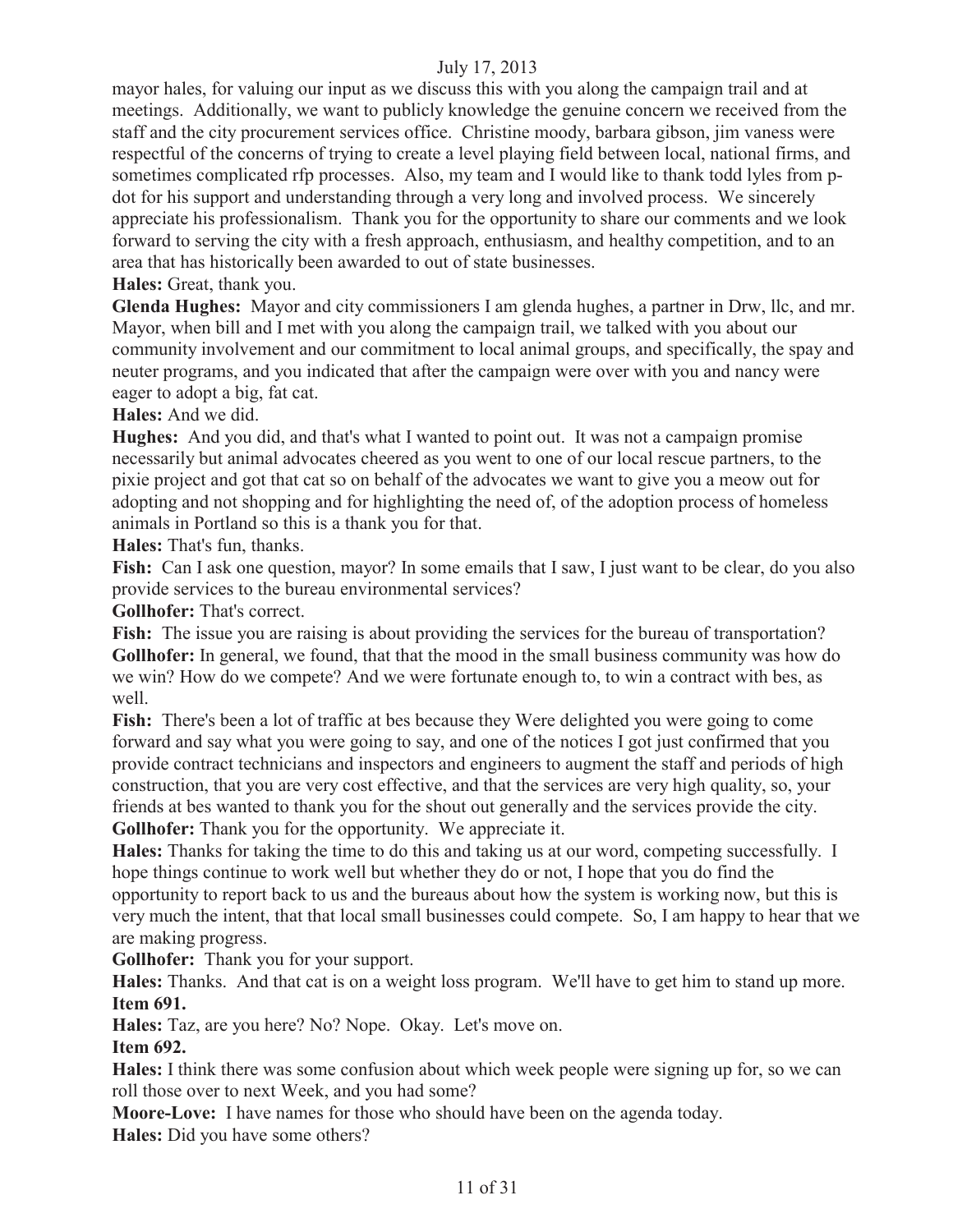**Moore-Love:** I do, the next one is steve house to talk about the, the powell butte nature park. **Item 692-1.**

**Hales:** We have more signed up so go ahead. Welcome.

**Steve Howze:** I am steve, and I am here to talk about the powell butte nature park, and specifically, the water bureau's management of the trail improvement project and the environmentally protected zone. I am wondering why the, the water bureau's managing improvement project, when by their own admission they had no expertise in the management and the parks department. It seems a disfunctional arrangement to me and creates conflict of interest and undue influence. The water bureau conducted a public process and made a lot of commitments and assurances to the public that they failed to honor. And they went for a land use permit, and with an mix that I believe to be loaded with fraudulent claims. While during their project management, they failed to comply with those requirements. Now, I have spent the last year trying to get the water bureau to comply with the city's own land use process and, and the decision, yet all they have done is play games with me, and basically, I mean, they denied everything, and in one instance, at a public meeting I was defamed and intimidated by a Water bureau employee accompanied by Portland police. Now, contrary to the claims, the water bureau has made, for example, they failed to complete with the fema fire risk analysis study to provide improved access for firefighting on top of powell butte. In fact, they realigned a trail and, so that it has less access for firefighting. Additionally, contrary to the claims they made during the public process, they built two new fall line trails with high rates erosion that is do not comply with the safety standards of the design guidelines. Additionally, the city did not even require the water bureau to do the necessary environmental study for the new trail construction inside the environmental protected zone primarily because of the fraudulent claims they made in the application. Now, for example, the water bureau did not increase the protection of sensitive environmental areas by expanding the size of designated wildlife habitat. Just the, to the contrary, they degraded a considerable amount of sensitive wildfire habitat. Additionally, they conducted this potential wetlands study of the upper meadow when, when the, the, all the environmental studies to date have never designated the upper meadow as a potential line. Also, they have not implemented the city's 2009 trail design guide. So, like I said, consistently I have gone to them and I have asked them to comply with the City on standards and they seem to refuse. That's why I would like to see this whole project turned over to the parks department. I would like to see park rangers out there and trail signs, compliance signs, management. **Hales:** Thank you very much.

**Fish:** Mayor, if I could respond. Thanks for coming forward. I am the commissioner, in charge of the bureau of environmental services and the water bureau. Recently I spent an afternoon in powell butte getting a tour, and just so we're all clear, it is a, an active construction site so we're not encouraging anybody to, to trespass until it's open because it's an active construction site. And the issues you raised, I understand you have written dozens and dozens of emails. And each one I have noticed that one or both the bureau has given you a response. What i'm hearing today -- **Howze:** No response.

**Fish:** May I finish. I will furnish you with the emails and the response. If there are issues that you believe are still not addressed, since I am relatively new in my job, if you would kindly send me a succinct list of the issues you believe have not been addressed, and I will commit to you that you will get a response to each of those issues. Send it directly to my attention, and if you believe that a prior communication has not been adequately responded to, furnish me that so I can have the context for your frustration, and I will ensure you that you get a comprehensive response to your questions. We'll take it from there.

**Howze:** What about the water bureau employee that showed up at a public meeting, and with Portland police and defamed me, what about that?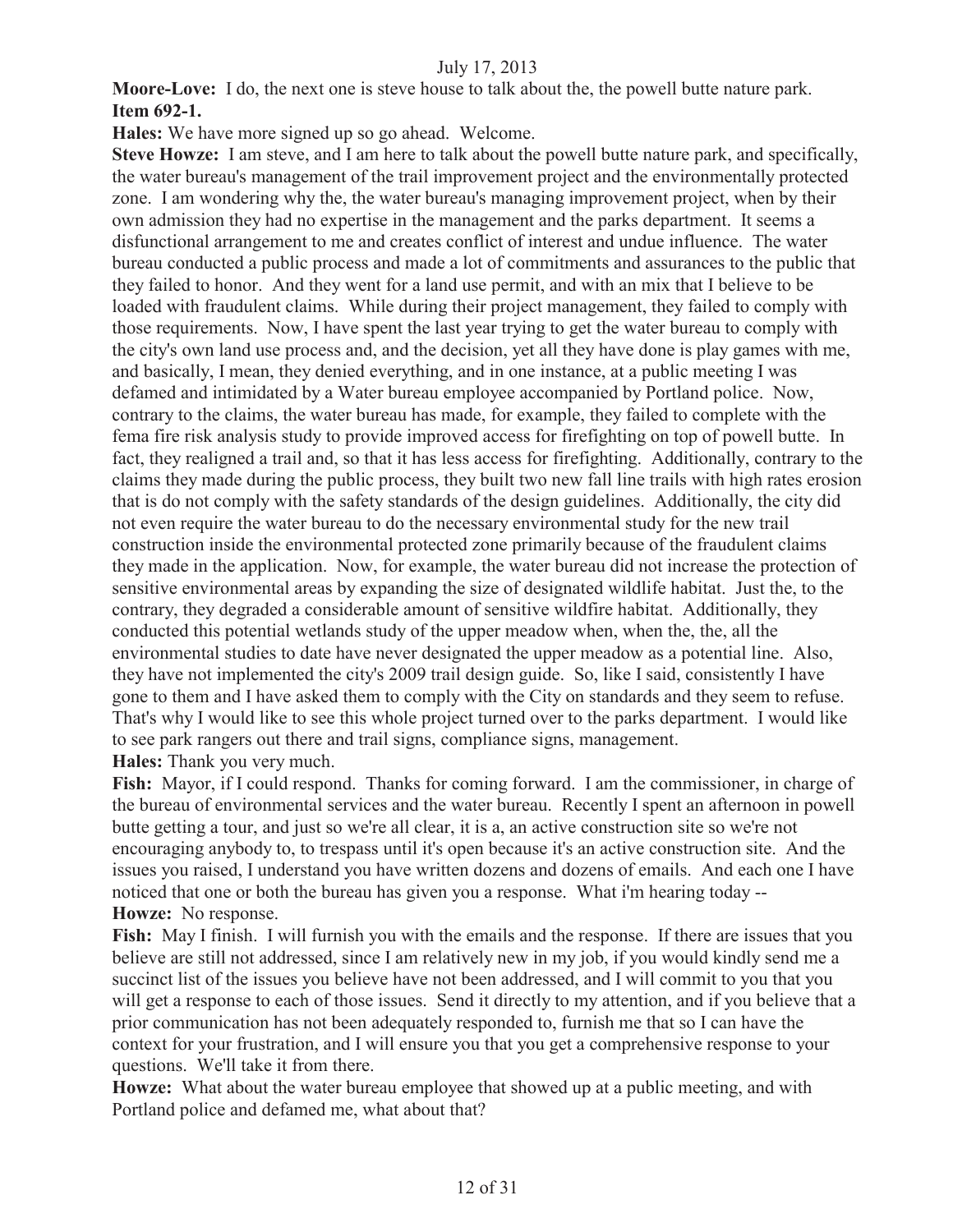**Fish:** If you believe that there has been fraud, which, and if you believe that, that there has been intimidation or any kind of unlawful activity, by all means, if you just put that in your communication and document it, and I am making a commitment to my colleagues that I will take fresh look and look at your concerns.

**Howze:** Great, thank you.

**Fish:** Thank you.

**Hales:** Thanks for coming.

**Howze:** Thanks.

**Hales:** Ok.

**Moore-Love:** Next we have robert duncan, speaking on nudity in Portland.

#### **Item 692-2.**

**Hales:** Good morning.

**\*\*\*\*\*:** Good morning.

**Hales:** Yes, you can stand.

**Robert Duncan:** I am robert duncan, and good morning.

**Hales:** Good morning.

**Duncan:** Commissioner steve novick, mayor hales, commissioner Saltzman, and commissioner Fish. I am here today to speak about what currently is allowed in downtown Portland, which is to be completely naked. I have spoken to the police on several occasions. It's completely legal to be completely naked. Walking around downtown right now. And the reason that I bring this up is because this is a place that I have chosen to raise my family, my sixth child is on the way. It's a great place and great people have spoken this morning on many great topics. And I find that Portland is a great city. However, about a month ago, I believe june 8, my eight-year-old son, my seven-year-old son, and my five-year-old daughter most notably my five-year-old daughter were out on the east esplanade. Enjoying a bike ride. A floating sidewalk, a floating platform. When along comes dozens and dozens of completely nude males. We can all imagine what a completely nude male looks like. And we have nowhere to go. We have no 7-eleven to duck into and grab a slurpee.

We have no outs besides jumping in the water, and here they come, dozens and dozens of completely nude males. Now, I cover myself up around my children. Is it not appropriate in a public setting to keep your clothes on. This is not something that has to do with statistics. It has to do with even a common language. People can understand you don't expose your genitals to a child out in public and expect that that's ok. And that's what i'm being told is that that was ok. Now, all fingers from the police department have pointed towards city council and the mayor's office. And I understand that fingers are getting pointed back at the police. But, I have spoken to several Police officers, in person, even, and what i'm finding is that there is, they are as disgusted as anyone else. You are the men to take action on this. So, if it's ok to be naked around my five-year-old daughter, my question is, how close can man's penis be to my five-year-old daughter's face.

**Hales:** Thank you for raising this serious question. I think the answer is that, it's neither the police bureau nor the city council that can change this. I think that this is right. We'll verify this because the subject has come up a number of times this summer. I believe that Oregon constitution is very generous, free speech provision, prevents us from passing a local ordinance assuming there would be support to do that. So, it prevents us from regulating this by the government. Now, what we as individuals and citizens and neighbors do, you know, hopefully people have standards for their behavior that would, you know, be more thoughtful your daughter or anybody else. But, I think that I have got this right, city attorney sitting here, we won't ask him for an immediate on the spot opinion but we'll get one and make sure that you see it. But, I believe that the problem lies in the Oregon constitution, not in the city of Portland's failure to pass a local ordinance. I think that that's right, we'll check and make sure that we have your contact information so we can get back to you about that. So, i'm not happy about that, if that's the situation. But, if that's the situation, it would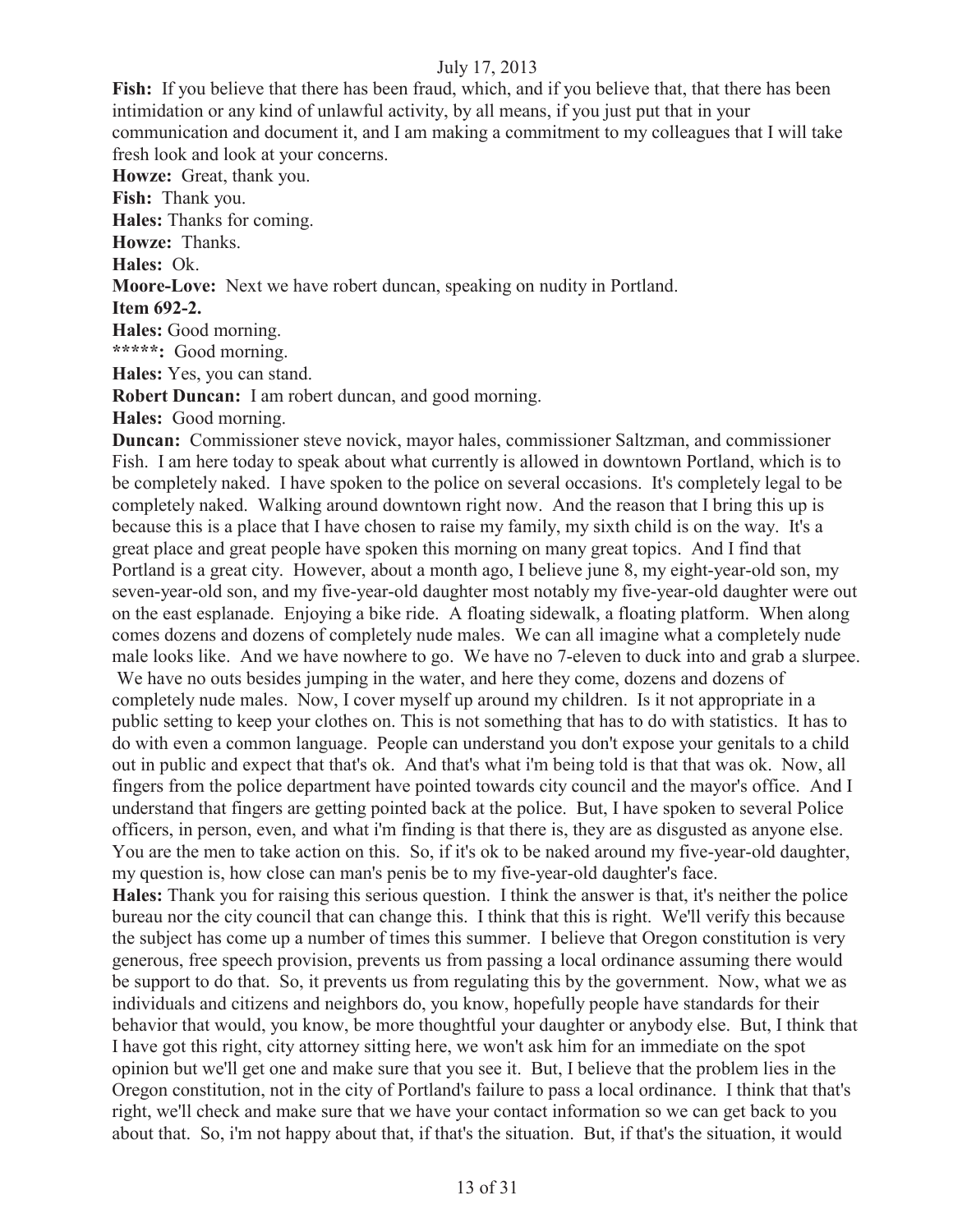require all of us as citizens changing the state constitution. In order for us to be able to regulate speech, which I believe includes nudity in the state of Oregon. It's not Portland, specifically. I believe that's the law in the state of Oregon. I'm not a lawyer. I have heard this account from members my staff. We'll check it with the city attorney. What other options we have, I don't know. But, in terms of legal authority, we may have a big problem.

**Duncan:** I appreciate your time on this. I just consider my daughter, just consider my daughter, a full grown man standing this tall, and his penis is this height, this is the height of my daughter's face, and I thank you for taking that into consideration. I appreciated your time. **Hales:** Thank you very much.

**Moore-Love:** Next is amber dunks regarding houseless issues. Is amber here? **Item 692-3.**

**Hales:** Come on up. Welcome.

**Amber Dunks:** Hello, good morning, mr. Mayor. City council. My name is amber, and I am a resident of right 2 dream too and the secretary of the board. And I do appreciate you taking the time to hear me this morning. I wanted to speak about the houseless issues. I am hearing out there, a lot of assumption, and I wanted to direct that, particularly registering to you say, I disagree, I would say a family. With the community there is pretenses, and people are still trying to keep up appearances. We are a family there. We share our successes, and we warrant our failures. As recently as yesterday, we had someone go into the permanent housing. We were to go to a location where the services are not, we would stagnate and lose that success rate, there would not only be the same amount of people on the street now, that would increase because for every one to two people that we get, that get into housing, there is five or six more that have just lost their housing because they have gotten an eviction due to failure to pay rent because they have lost their jobs, the economy is really tough out there right now. And all we're trying to do there is help as many people, help as many people as we can with what we have. We're not asking for a dime from the city, state or federal government. We're 100% donation supported. We're being fined. I'm -- hopefully the court case will go in our favor. I am really hoping for that. But the pointed is, really, we're not here to be enemies. A lot of people assume, and I think that people within the city government also are assuming that this is about being enemies. This is not about that, this is about building a relationship with the city. All we're asking for of the city is to help us, help them, by, by not asking us to pay fines, not only that are unjust, but the, they are ridiculous. All we're doing is helping the people get a full night's rest so they can access other services, so they can be productive people. We have eight people that are working on full-time jobs and ready to move onto the next phase of their life. And we have people in there that have got -- that, that are either right on the brink of getting housing. We have people in their -- we have people that have been in there that, that -- they are in permanent housing, and they are moving up. They are at the next phase and they are having babies in permanent housing. They are not getting the babies taken away from the state. They are learning how to be successful, productive citizens, and they are learning how to be -- they are learning all these things, they are learning skills, security, a sense of responsibility, which goes on to job skills. So, please, if you could take that into consideration and quit fining us, and maybe just realize that we're not here to hurt you or on front street, we are here to help you to help them. We appreciate that.

**Hales:** Thanks very much. [applause]

**Moore-Love:** Next one is reed jones to speak about r2d2.

#### **Item 692-4.**

**Hales:** Good morning.

**Reed Jones:** Good morning. I am reed jones from r2d2. I am an Oregonian, as well, and I went to school here in tillamook and to madison high school. I have a problem, and the problem is, as an Oregonian, you guys have failed. Our community. For years, my family, the jones', have been in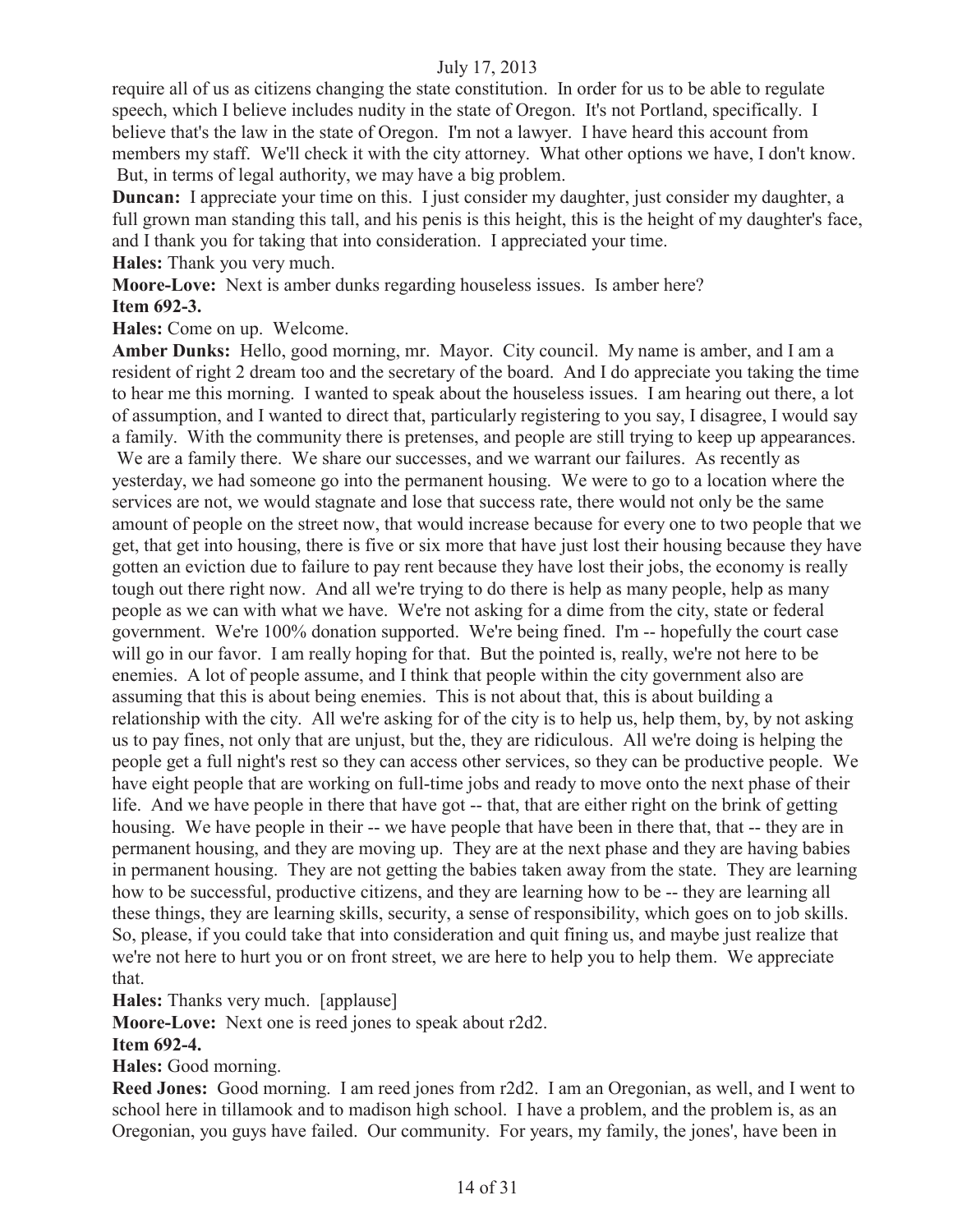the community for many, many years, as you know of, and applied materials, stuff like that. Creating jobs. I think that, that the state has failed us. For many moons. The old town used to be thriving in the 1980s and 1990s. People are losing jobs because, and children are getting, not getting the things that they need. You are putting the money somewhere else. That's why people are starving and houseless, and i'm tired of it. Guys need to step up. If you want to live in Oregon, step up, man. I'm tired of this. There are people out there starving. There is babies on the streets because they don't have the money to pay rent. R2d2, I wish that we could but we cannot have children there. Or we would. You guys need to step up, man. I saw you the other morning when I was working the security. I said hello, I am very polite. I work my butt off at that place. You know. I am a coordinator at that place, to make it beautiful. Safe. So people can come and sleep, man. But man, we cannot just do it. You guys are fining us. We're on private property. Why? We're trying to help you, man. It pisses me off and I am an Oregonian. I went to college here. The jones's have been here forever. You might not like it but i'm in your face because, you know what, i'm an Oregonian. I'm tired of it, man. Step up or get out. Thank you.

**Hales:** Thanks. Thanks. [applause]

**Hales:** Ok. Let's move to the consent calendar. I don't think that we have any requests to pull items from the consent calendar. Ok. Roll call on the consent.

**Saltzman:** Aye. **Novick:** Aye. **Fish:** Aye.

**Hales:** Aye. Ok. Regular agenda items 704, please.

**Item 704.**

**Hales:** I don't think we have Presentation. This is just pursuant to the budget. So, anyone signed up to testify? On this?

**Moore-Love:** I don't have sign-up sheet right now.

**Mike Moran:** I signed up.

**Moore-Love:** Ok. Sorry, I left it out there. Go ahead.

Fish: It's 704. Let's take it to a vote, mayor.

**Hales:** We're on 704, so let's do that first. That's the central city concern. Hooper. 704.

**Moore-Love:** I had three people signed up for 704, which I have steve house, joseph tequila and mary lou.

**Hales:** I think that steve howze was on a different item, but he was already here. Mr. Moran, do you want to speak to this one? 704? So let's take testimony on that. Anybody want to testify on that? We're on the chiers van right now, so if this is the one you want to testify on, come up.

**Mike Moran:** I want to testify on the whole thing.

**Hales:** There is multiple items.

**Moran:** We'll take it one at a time.

**Hales:** Well, you get to Testify on this if you have something to say about this item so --

**Moran:** Yes, I do. When I was in --

**Hales:** Put your name into the record.

**Moran:** I am mike moran. And I have got a conceptual thing that really was necessary to implement called people's equity union united community impediment. Now, when I was in eugene, my experience -- they have a similar thing to this chiers called cahoots. And my experience with it was that the guys my age, which is similar to my experience with police or the older policemen were, you know, it's a good and bad cop but the younger policemen, they were really out of line. And but, the older policemen, you know, they, the experienced ones who it seemed, this, have seen this before, they comprehend it. And, and the same was true in cahoots, but it was being taken over by the young kids, and those young kids were being used as a tool of oppression. And, and psychiatric oppression, not -- they were not out to help. They were out to, to make sure that, that -- they always had hate in their eyes and, and seriously. So, that's what I want to say about chiers.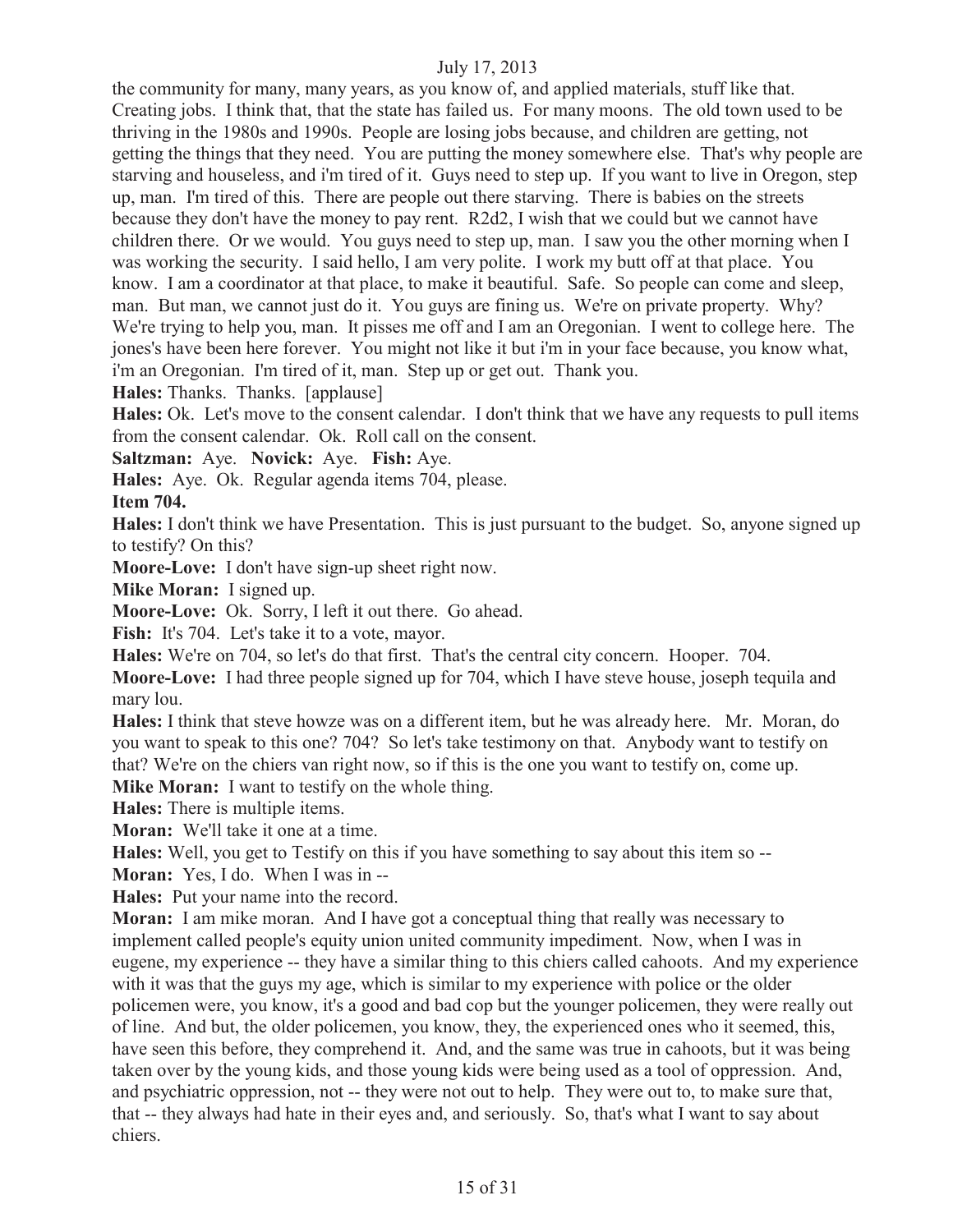**Hales:** Great. Thanks.

**Moran:** Now, will I get -- I also want to have the opportunity to make a, a general comment about this.

**Hales:** If you want to, you need to sign up for the three minutes at the front end like we have just had bunch of people do.

**Moran:** So maybe in, on july 31st, and you are going to vote -- central city concern, it is, it is -- no. They are not a good organization. They are not a good organization. They don't need -- you put me in central city concern, and, and then we'll talk, and then we should talk about giving them \$900,000, and the other thing I wanted to say is that you are talking about drunk tanks, and yet, the police protect this, this city that is just drowning in alcohol. So, the police, they got police protection, and then, now you want to give the city money to someone who is oh, now, this is like they have got you coming and going, and it's like, like the health care industry. You make everybody sick, and then you spend all this money like treating them, not curing them but treating them because it's all revenue driven. And I already said that last time about the fleet. I already testified about the fleet. And, and you know, replacing the fleet, and the predominance of the automobile and how in the 20th century, it is a fluke of human history, and the automobile is, is driving the world to extinction.

**Hales:** Thanks very much. Anyone else. This is the emergency ordinance roll call, please.

**Saltzman:** Aye. **Novick:** Aye. **Fish:** Aye.

**Hales:** Aye. [gavel pounded]

**Hales:** And 705, a second reading, roll call. **Item 705.** 

**Saltzman:** Aye. **Novick:** Aye. **Fish:** Aye. **Hales:** Aye. [gavel pounded] **Hales:** And 706, second reading. **Item 706. Hales:** Roll call. **Saltzman:** Aye. **Novick:** Aye. **Fish:** Aye. **Hales:** Aye. [gavel pounded] **Hales:** And 707. **Item 707. Hales:** Roll call. **Saltzman:** Aye. **Novick:** Aye. **Fish:** Aye. **Hales:** Aye. [gavel pounded] **Hales:** Ok, thank you and we are recessed until 2:00.

At 10:40 a.m. Council recessed.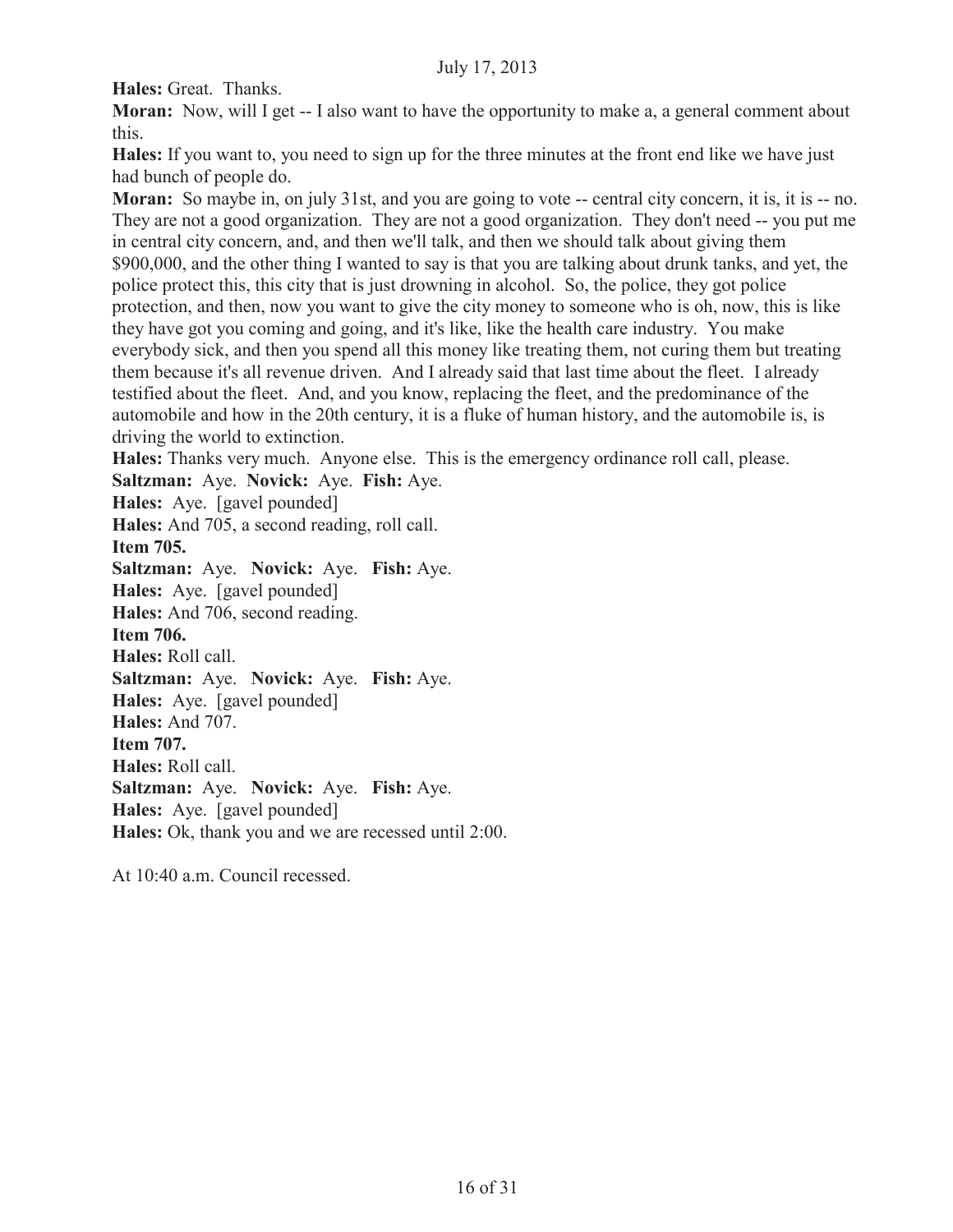# July 17, 2013 **Closed Caption File of Portland City Council Meeting**

This file was produced through the closed captioning process for the televised City Council broadcast and should not be considered a verbatim transcript. Key: **\*\*\*\*\*** means unidentified speaker.

# **JULY 17, 2013 2:00 PM**

# **Item 708.**

**Moore:** Item 708, transmit oir group report to the city of Portland on Portland police bureau officerinvolved shooting and in-custody death.

**Hales:** Welcome, auditor griffin-valade. I want to thank you and the oir group for a thorough report and we look forward to your presentation.

**City Auditor LaVonne Griffin-Valade:** Good afternoon, lavonne griffin-valade, city auditor. I'm here to introduce the team from the oir group, to tell you a little about them, and then also a little about the process. So first of all, mike gennaco has a law degree from stanford law, he's a founding member and chief attorney of the oir group. Prior to the creation of oir mike served for six years as a u.s. Attorney in central california district, and was chief of the civil rights division, and prior to that he was with the department of justice civil rights division. Julie ruhlin worked for the police resource assessment center, also known as parc in los angeles. Prior to that, julie was a criminal defense and civil rights attorney. And rob miller, last but not least of course, has a law degree from ucla. Prior to becoming the deputy chief attorney of oir, rob served for 15 years as a criminal prosecutor in the l.a. County district attorney's office. The oir group provides consultant services to various jurisdictions on the west coast regarding officer-involved shootings, use of force incidents, investigative protocols, force policies and training, as well as all forms of police misconduct. For example, since 2001 the oir group has contracted with los angeles county sheriff's department to review high-profile officer-involved shootings, inmate issues in jails and in court. Other california jurisdictions they have provided such services to include san diego, oakland, pasadena, torrence and palo alto. This is the third report the oir group has completed at my request. In 2010 the folks reviewed the death of james chasse. Today they present the review of the closed investigations of six officer volunteers shootings and one in-custody death. The oldest of the cases discussed in today's report is nearly seven years old. Loss city auditors had the authority to hire outside experts to conduct such reviews since 2002, past practice wanted to also wait until any civil litigation was resolved. That often took many, many years and created a backlog of cases for expert review. I changed that practice to have more timely review of the closed investigations and contracted oir group to conduct a series of reports. We are in the process currently of amending and extending their current contract to cover the four older cases remaining in the backlog, as well as other investigations that were closed in 12 and 2013. The team will be back before you again within the next nine months or so to present their next report. Without further ado i'll turn in over to the mike gennaco.

**Hales:** Thank you, good afternoon, welcome.

**Mike Gennaco:** Thank you, good afternoon, mr. Mayor, commissioners. The general public for the city of Portland. My name is mike gennaco, it's good to see familiar faces and some new ones, as well. I'm pleased to start the dialogue with regard to the release of our second report in a series of three. As auditor griffin-valade said, our first report was a stand-alone involving the in-custody death of mr. Chasse. Then we moved on to a series of shootings and in-custody death over a nineyear period of time. We have been looking at shootings that occurred over a decade span of time. While certainly some of that historical information is no longer relevant to how the bureau does it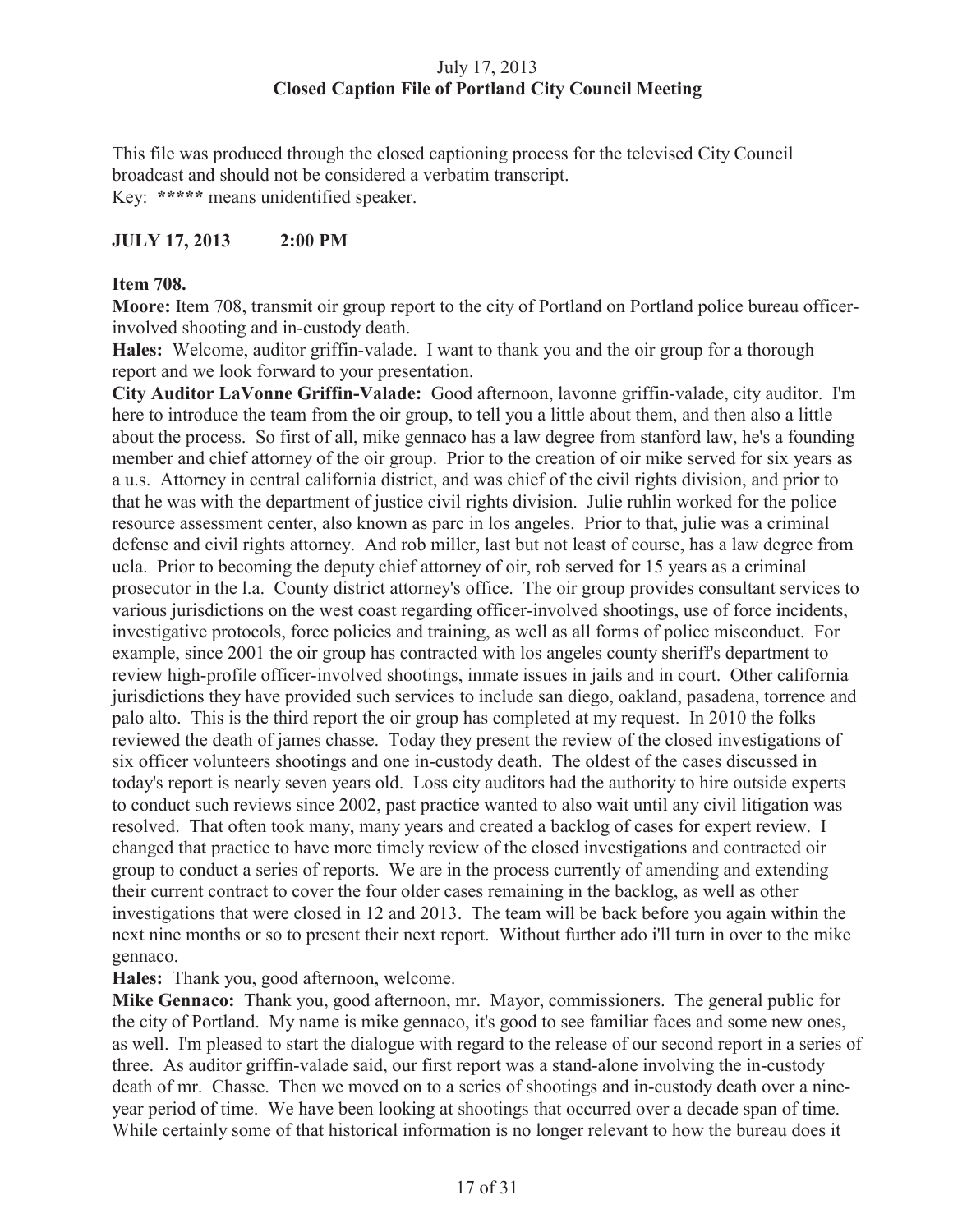work and review now, it did give us an opportunity to develop a historical perspective and see the evolution of change and reform with regard to the way in which these critical incidents are reviewed. They are critical incidents. Whenever an officer uses deadly force, it obviously impacts the sever of that deadly force in a significant and tragic way no matter what. Obviously when an officer uses deadly force, which we are required to give officers authority to use deadly force, the community has questions about the deployment of that force, whether it was appropriate, whether it met appropriate standards, whether it broke the law, and whether or not the officer was performing consistent with training and expectations of the bureau and ultimately the community. We looked through each of these incidents through that lens, which is we look at the incident itself, to determine whether or not the incident and the performance of the officers before, during and after the event were consistent with best practices and certainly with the bureau's examinations and policy. In addition, we look at the actual investigation that the bureau conducts of these events. Without a thorough and fair objective investigation, the analysis or conclusions that any bureau would reach would be impacted in a negative way, if the information they are receiving is somehow not objective, not thorough, not fair. We also look at the review process, to see whether or not during the review of the investigative materials the bureau has taken an objective and critical eye with regard to the performance of its officers, again, both before, during and after the event, to determine whether or not that critical eye meets professional standards that are expected of policing in today's world and in the united states. I have to say that our review is now two thirds over, we have four more cases to look at. But we have come up with some tentative conclusions. Those conclusions are reported in the first phase of our report, as well as the second one that we are here to talk about today. What we can say is a couple things right off the bat. First, we have done this work for other agencies and other police departments throughout the country. And what we have learned that's critical to our work, our work is only as good as the information we receive. By that I mean we need access to the internal investigations, we also need access to the people that are making these decisions on behalf of the bureau, the people that are doing these investigations in the bureau, as well as other information that is contained in the investigative files. I can say that in the course of our working now for almost three years with the police bureau, we have not had any problems in achieving those important goals and objectives. We've received complete cooperation from the bureau and command staff all the way up to the chief. We've received candid communications in the investigative and review process. Without that investigation and that kind of cooperation we wouldn't be able to do our work effectively. The second thing I would like to say, over the course of the decade in which we're looking at officer-involved shootings, the 2004, 2005, 2006 shootings that we looked at, compared to today's expectations, today's examinations in 2013, fell below the mark in a number of ways. In some cases there was no internal investigation whatsoever, it was just reliance on detective investigation. In some cases it was really not a robust review administratively to look and see whether or not the incident could become a learning session, and also an accountability piece for the bureau. That wasn't going on so much in 2004, 2005, 2006. But it wasn't going on so much throughout the country for any police agency through those years. I think it's a symptom of how as a result of stakeholders such as yourself, the community of Portland and others, that kind of pressure and interest has put increased pressure on the bureau itself to do a better job. Our review preliminary narrowly, they have started to do a better job. I have to say the review process is one of the more robust or most robust review processes we've seen in our experience. We hold some of the things the bureau does and hold them out and the gold standard for reviewing other agencies. There's more to be done, more to be done, policies can be improved. The way they investigate can continue to be improved. We use these incidents as evidence in which we hope the bureau considers our recommendations and implements them so that the next go-round they will have an even more improved product. Finally, I wanted to talk a little bit about the theme we tried to portray with regard to the seven shootings that are the subject of today's discussion. The theme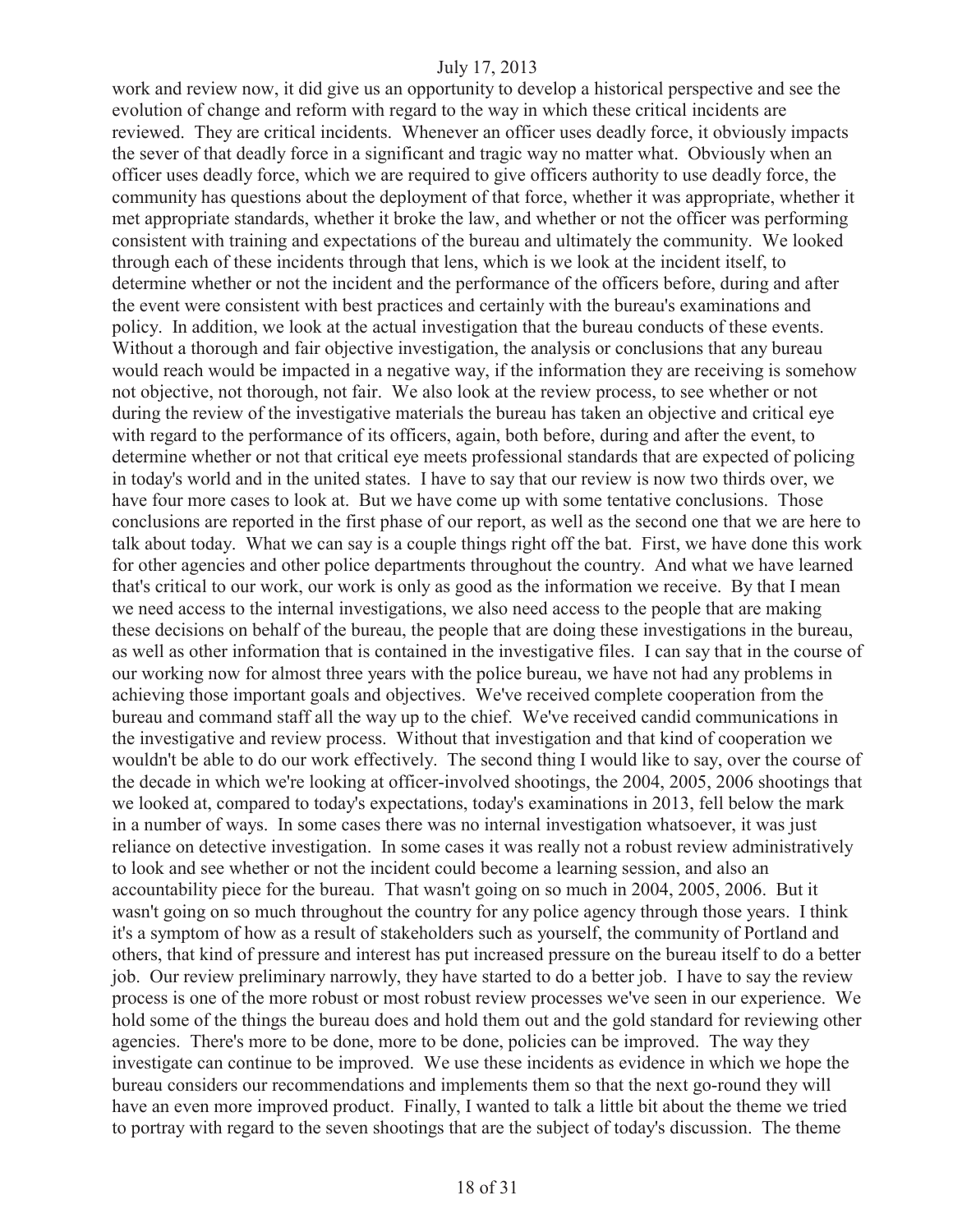has to do really with the challenges of modern day policing. That is, six of the seven officerinvolved shootings or in-custody deaths involved dynamic situations. An officer is responding to an individual attempting to avoid apprehension. There is a pursuit, a foot pursuit or a vehicle pursuit. There's a need to follow this individual in a way that is consistent with best practices in policing. What we have seen too arch or cases in which departments have a sort of catch at all costs strategy, end up finding themselves in a position of peril, and then deciding the need to use deadly force as a result of coming too close to the individual they are pursuing. What we have found that is when officers perform consistent with principles of officer safety, it also reduces the likelihood that deadly force will be used, and also reduces the likelihood that there will end up needing to be an officerinvolved shooting, as well as increasing the safety of the officer. It comes at little cost. Generally speaking it doesn't result in a lack of apprehension because smarter officers can perform in a way to contain of individual, bring the individual into custody without incident. That's what we like to see. With regard to foot pursuits, we make a couple of recommendations we think would improve these principles of officer safety, such as when an officer goes into foot pursuit, radioing his location or her location. We think that's critical. If a person is on an island no, help can be afforded the officer. If the person is on an island, the bureau can provide additional resources to help the officer perform his or her tasks. Those are the kind of things we are looking, for and we are looking for the bureau to improve. I'll turn it over to my colleagues for a couple other illustrations of that phenomenon. **Rob Miller:** Thank you, mike. Good afternoon. Use of deadly force is usually the end of a chain of events that ultimately resulted in the firing of a gun or other use of deadly force by police. As such, our method is to look at this chain of events, back through all the things most relevant, to see not only whether the best practices were being employed at the time the trigger was pulled, but what led up to it and what decisions, forks in the road, which we have found to be vitally important, may have contributed to a good outcome or a bad outcome or a less or more desirable outcome. One with the least amount of violence and injury to all concerned. In this particular case we do have some vehicle pursuits that we have viewed during our time reviewing Portland police bureau cases. The vehicle pursuit is one type of pursuit. It's become what of a science in police work and that's to the good. By this point in the game, police have learned often from very bitter experience that every decision about a pursuit has to be weighed carefully against a possible downside. Are you going to run over somebody in your zeal to pursue somebody for a misdemeanor? Are you going to injury the officers because they are going too fast? Are you going to injury the suspect, who you may not be sure about whom you may know nothing and not be sure what the reason for the flight is? The good news that we have observed that is Portland police bureau definitely has participated in this developing science, as it were, and they show that they are aware of basic management, pursuit management principles in the pursuit that i'll focus on today. Which is the suran case, which resulted in the shooting. The first and most -- the first important aspect of it was the vehicle pursuit. And there was all the hallmarks you want to see, management of the pursuit from the get-go by a sort of detached party, not by somebody actively involved in the pursuit but by an individual of rank who was not part of the action, as it were. Constant updates throughout the pursuit and generally speaking, a relatively short pursuit. In general they should be as short as you can make them. Portland police bureau, their doctrine about pursuits tends toward the more proactive end of the spectrum within police practices. That includes the pit maneuver and the boxing-in maneuver which i'll talk about in a minute. The pit maneuver is a high-stakes operation. At speed, it involves nudging or intentionally ramming the suspect vehicle, and hopefully bringing the pursuit to a safe stop at that point and going from there. In the suran case, the pit maneuver was executed with all appearances that it was executed within the programs of bureau policy. However, it resulted in the up-ending of the suspect vehicle, which then slid a fair distance on its side and caught fire. This did not incur signal safety injury on the suspect, who then climbed out of the vehicle and ran, and that resulted in a foot pursuit which ended with the shooting. But the vehicle pursuit and pit maneuver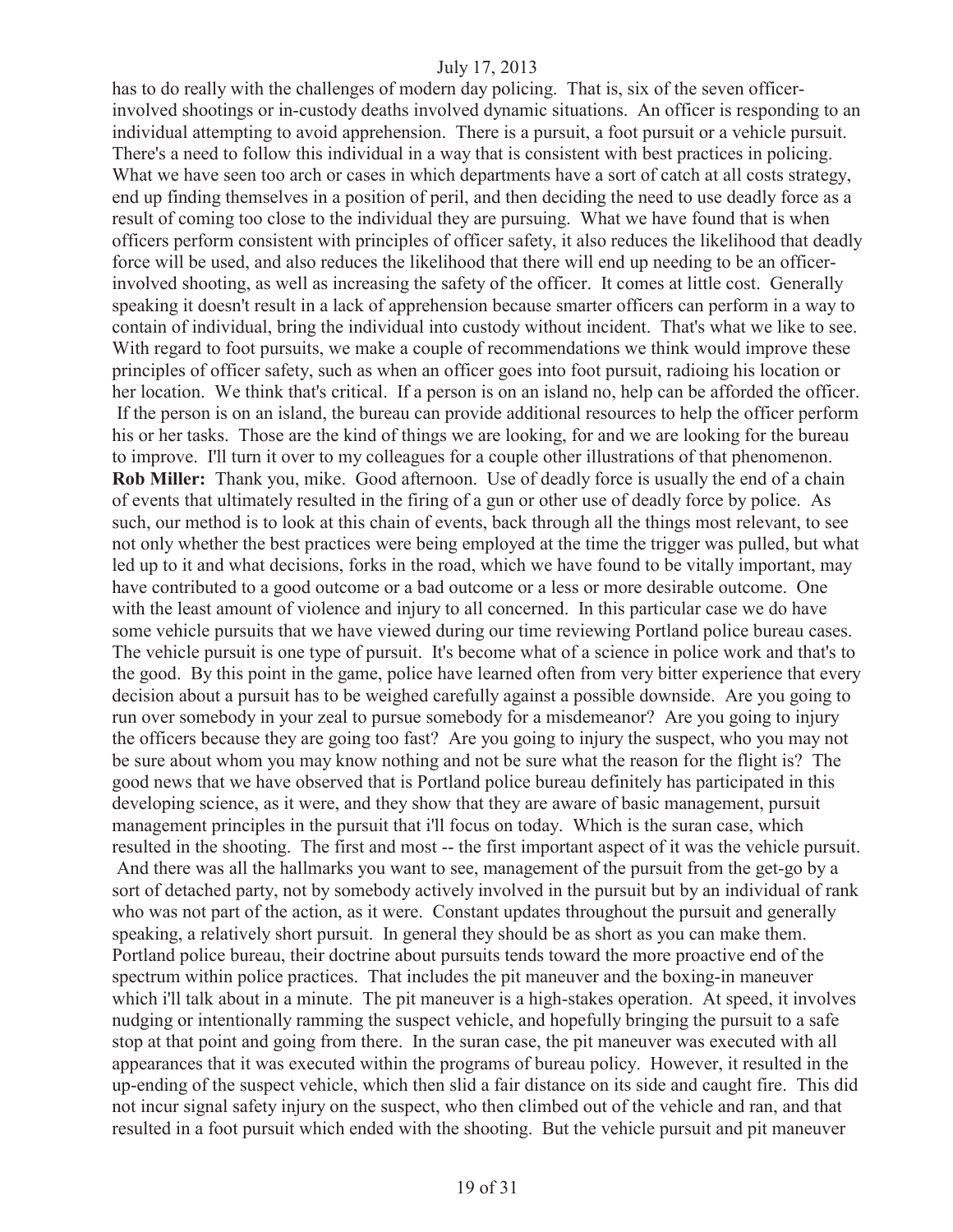itself was quite dramatic. That causes us to try and stand back and see what lessons can be learned from this particular maneuver, in a way our attempt is to not view everything through the lens of the ultimate event, which was the shooting. Because many pit maneuvers and vehicle pursuits of course don't result in a shooting. Lessons can be derived from these very dramatic events that may not lead to a shooting. While the pit maneuver appeared to be reasonably well executed, it had an unpredicted and unusually jarring outcome, which was the vehicle falls over, slides a long way and bursts into flame. And that causes us to recommend that the department should look at pit maneuvers, even successful pit maneuvers that don't seem to result in anything unpredictable, and evaluate them as a very serious use of police force and police technique. In this particular case speed was the potential issue. This maneuver appeared to be executed at the feather edge of the allowable 45 miles per hour speed but that could never be -- or rather it was not definitely determined because there was no analysis using the available tools. The department has standard accident reconstruction tools at its disposal, as well as a gps device that can help it determine speed. So I lay this out really to discuss both the method we use and the way in which we strife to derive useable, exportable lessons from these few but very dramatic incidents call critical incidents. The other thing that came into play that relates to pursuits is the boxing-in maneuver the department employs. It can be done while moving but much more often simply done when the ppb officers seek to control the potential flight of a vehicle that is stopped or has been stopped. In this case, vehicles came in on at least two sides and prevented it from getting away. That entails what for us is a very debatable officer safety cost benefit analysis, by driving right up and almost kissing the front or rear bumper of a suspect vehicle, especially a suspect that the bureau has reason to believe might be armed. Officer put themselves, even if just momentarily, at a moment of extreme vulnerability because they are sitting there trying to control their car and bring it to a stop. And they are going to be looking straight at the person they feel like they are about to arrest, and who obviously now is acutely aware of that plan. For that reason, many, many departments in our experience do not allow a boxing in maneuver, certainly at that kind of range, because it's oath likelihood of resulting in gunfire, they believe, is greater and an unnecessary risk. We tend to agree with that point of view. It is a debatable point in police operations. I wouldn't say that it's a -- that it's a debate that is fully concluded, but this is our experience and our belief and therefore we felt obligated to make the recommendation, even though we know the department disagrees with us. I'm going turn this over

to my colleague julie ruhlin so discuss further matters.

**Julie Ruhlin:** Good afternoon, julie ruhlin with oir group. I just want to talk briefly about another challenging tactical situation we've seen often end up in a deadly force, use of deadly force by a police officer, and that many agencies confront. And that is how to deal with an individual who's seated in a car who's not complying with an officer's orders to get out of that vehicle. It came up in two of the seven incidents that we reviewed in this report. One incident that we reviewed in the last report, as well, and another notable case we haven't reviewed but certainly heard a lot about here in Portland, and that was the kendra james shooting. In the shooting of keaton otis, in one of the cases we reviewed for this report, officers made the decision that the way to handle the situation was to try to pull mr. Otis out of the vehicle, and one officer did a control hold and attempted to pull him out of the vehicle, and ended up himself getting pulled into the vehicle in a very tactically disadvantageous position. The officer was strong and large and fit, and they were surprised he was pulled into the vehicle, when in fact we've seen that again and again. I think officers tend to underestimate the leverage advantage a seated person has when you're trying to engage the person and the strength they have the leverage. We see it in other cases where an officer reaches into a vehicle to try to disable it and the suspect at that point tries to pull away and again, the officer's in a very precarious position because the car's moving away and he or she is maybe being dragged by it. These kinds of situations often lead to the use of deadly force by the officer. There's no clear or easy answer as to how to deal with these problems. We have urged in this report, the bureau to lean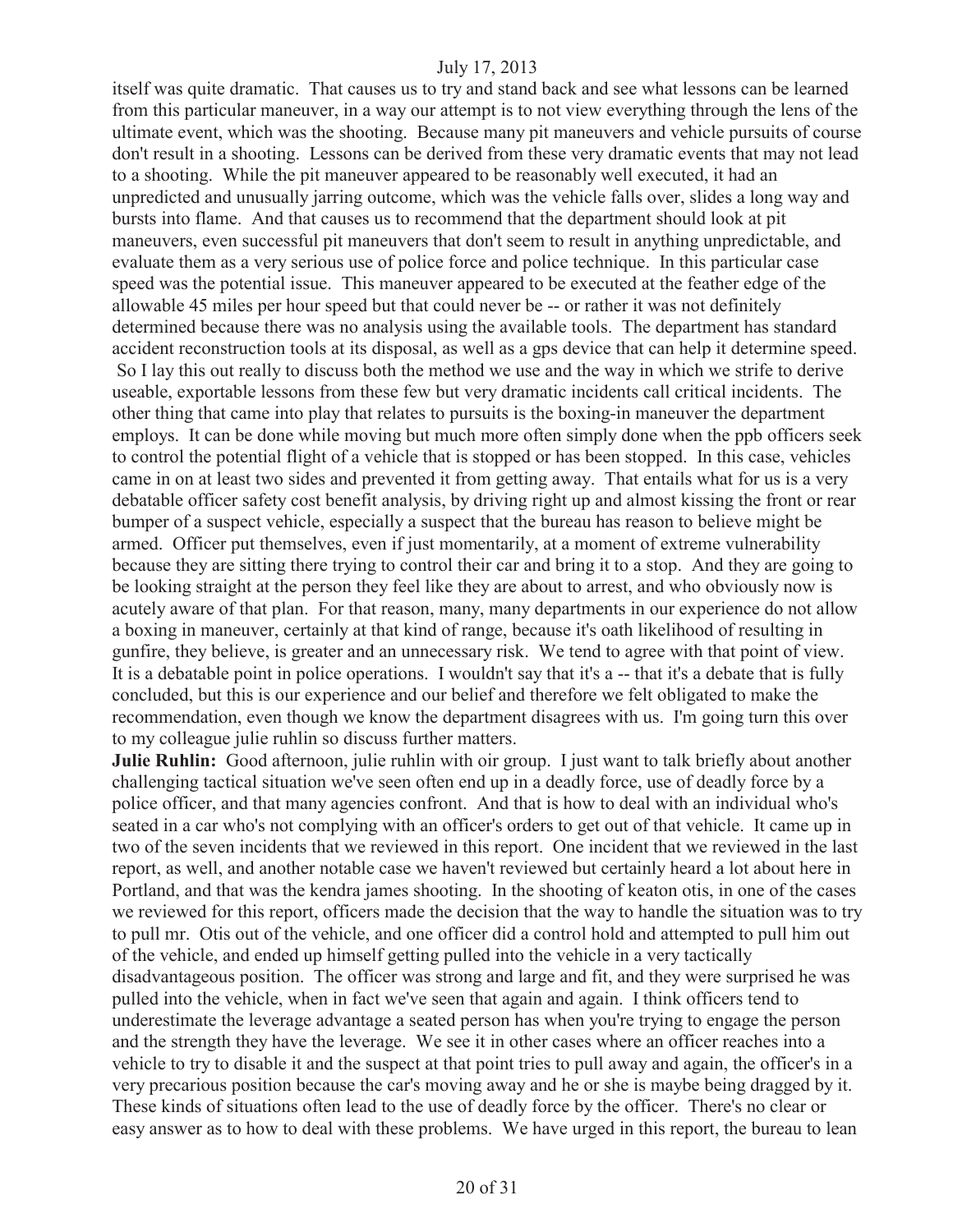on its tactical experts to try to develop some comprehensive policy guidelines that would really put them out in front of other large departments, because as I said, that is a problem that many agencies struggle with, and we have yet to see a really good comprehensive way to approach it from a policy and training standpoint. We've had those discussions with the bureau, and we're eager to see how that progresses. One other issue I wanted to race briefly, because it has to do with another city agency, that's the bureau of emergency communications. We make a recommendation in this report based on our review of the incident that led to the shooting of david hughes in 2006, where there were some issues with the dispatcher's performance in that case. In our prior report we noted some issues with the dispatcher and the way she communicated with the bureau and that was in the derrick collins case from our last report. In this report we recommend that the city and the bureau look at ways in which you might be able to bring boec into the police review board process, in those cases where the dispatcher's performance or level of communication with the bureau is an issue. And the bureau has agreed with that recommendation. So I would be expecting to -- that having that dialogue with city leaders, as well.

**Novick:** We will, thank you.

**Gennaco:** I just wanted to sum up by saying we appreciate the opportunity to again work with the bureau, the city, the stakeholders. We had very robust discussions earlier this morning with a number of your city stakeholders and appreciate their feedback. The trip coming here is well worth it just to hear from them, hear their perspective and also to better inform us as we go forward in our review. That being said, we have nothing further to present but are certainly available to hear any questions from you all, and to respond to them.

**Hales:** Great, thank you for a good report. Questions for the team? Further questions for the team now?

**Saltzman:** I guess in your first recommendation to make sure officers have sufficient training regarding perishable skills -- I guess I never heard that phrase.

**Gennaco:** Commissioner, that is a term of art. Perishable skills mean skills if you don't practice them, you lose the ability to perform, consistent with how you've been trained. They deal with tactical decision making, how to come up on a car, using the radio, those things that patrol officers do every day. Where it runs into difficulty is specialized units not performing as patrol officers. They are not going on calls and therefore, in the one case we looked at, when they had to go tactical, they probably could have used some perishable skill training and it may have improved the way they performed that day.

**Saltzman:** Anything else regarding discouraging the use of using first names during interviews and things like that?

**Gennaco:** This is really a formatting question, but in the report the decedent was continually referred to by his first name. We think a more formal approach and using the last name is more desirable.

**Saltzman:** I guess my final question, just related to the box-ins. Was that one where the bureau disagreed with you?

**Miller:** Yes, it was. I wouldn't say it was unanimous but many others discourage the box-in. **Saltzman:** They are supposing an officer to somebody behind the wheel?

**Miller:** I think it's a fairly deeply held conviction of all of ours, there's a huge overlap between officer safety and good constitutional best practices policing that also provides a maximum protection for the community. When officers are unsafe or put themselves in a more unsafe position, then decision making can not be optimum, and the likelihood of impulsive or quick decision making that leads to, in retrospect, what might seem like unnecessary use of firearms or violence can occur more often.

**Saltzman:** That does beg the question, if not the box-in maneuver, then what under those circumstances?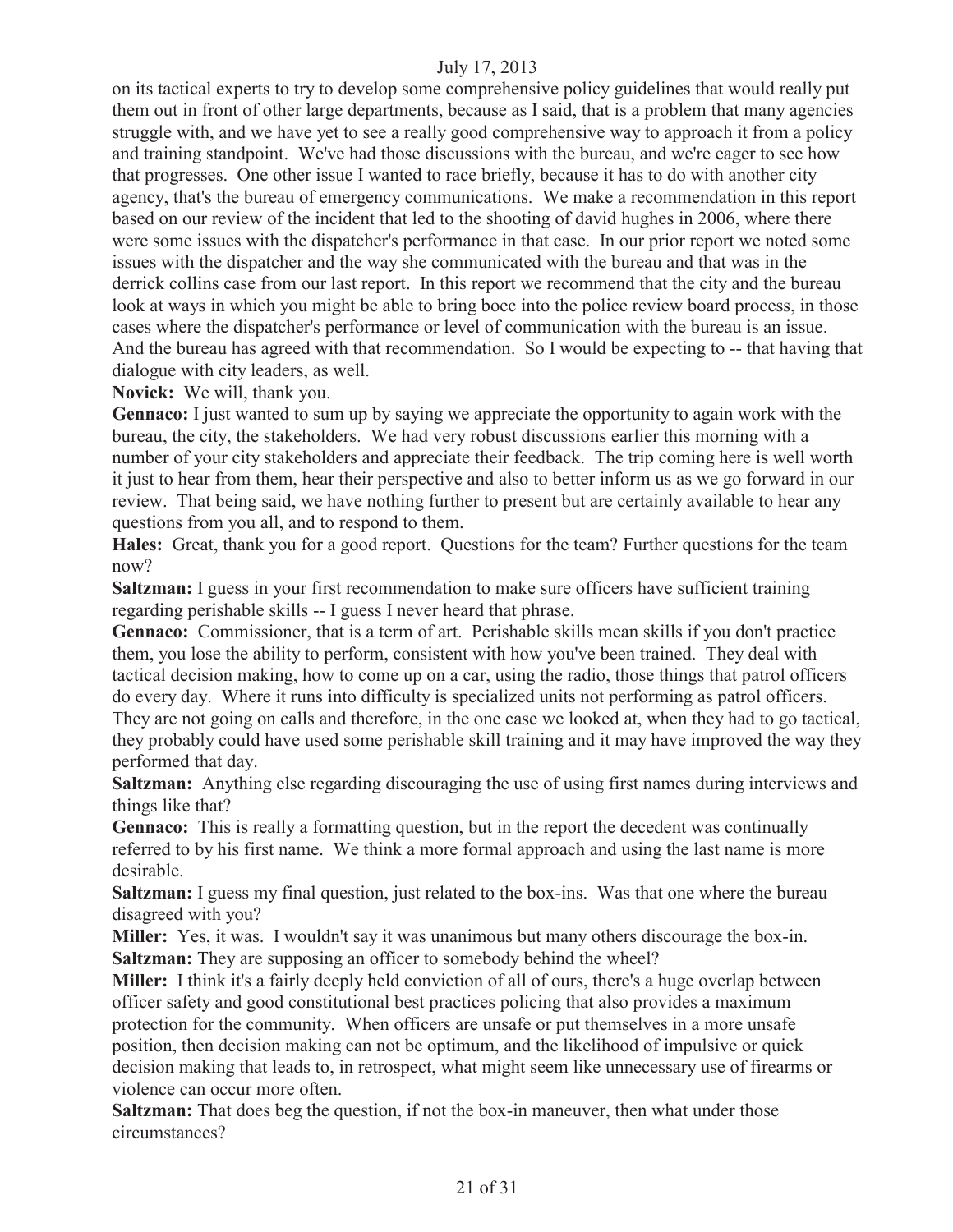**Miller:** Well, some departments simply don't -- if a suspect meets certain criteria, such as, well, a certain level of seriousness of the suspected behavior, they allow an escape route. Otherwise some will do a much looser box-in that is a compromise between attempting to discourage flight using the car, but not get so close that you feel that the slightest erratic movement by the suspect driver might put you at deadly risk. You know, when you're doing classic box-in, you as -- you are the police officer and I am a suspect, we're closer than you and I are right now.

**Novick:** You've said the pit maneuver obviously can be dangerous, the box-in maneuver can be dangerous. Do you know if there are other ways to chase a vehicle that are less dangerous where you can reliably stop them?

**Miller:** We didn't recommend against the pit maneuver. The department has clearly employed the pit maneuver for a long time. The statistics on pit maneuver effectiveness are pretty good, and safe. But it is a high-stakes maneuver that needs to be scrutinized every time it's used, especially when the outcome is unpredictable as it was in the case I discussed. And therefore what we're really recommending is that the department use its capabilities to analyze the pit maneuver, determine exactly what the speeds were, whether they actually complied with department policy, and if there are any other irregularities that could be improved upon.

**Hales:** Other questions? Mr. Gennaco, mr. Miller, ms. Ruhlin, thank you, good report. I'm going call on the chief to respond and public testimony. We may have other questions for you that arise out of that, but thanks very much.

**Hales:** Thank you, lavonne. Chief, come on up. There's a written response, the public may not know, there's a written response from the police bureau in the report itself. Obviously we want you to cover some of the points from that and any other additions you want to make to that report you've already put into the record here, chief.

**Chief Mike Reese, Bureau of Police:** Thank you, mayor. And just for the record, i'm mike reese, chief of police. I've brought up with me larry o'dea, assistant chief of operations. And donna henderson, assistant chief of investigations. I want to thank the mayor, city council and auditor for the opportunity to respond to the second report by the oir group regarding six police officer shootings and one in-custody death. The investigation and review of deadly force 90s in-custody deaths recognized a critical lens with which to view a police department. In no small way, these incidents are where transparency, accountability and the community's trust in their police officers are measured. This report by the oir group is another positive step forward in assisting the police bureau to develop that trust and meaningful improvements to how we respond to officer-involved shootings and in-custody deaths. As a department we embrace these changes. As our written response indicates, we have already implemented many of the suggestions made by oir. There will always be room for improvement in tactical response to incidents and post-incident investigations. The police bureau is committed to transparency in how we analyze these incidents. We have made signal safety improvements in the way we investigate all uses of force, and we continue to work toward streamlining effectiveness and review of our post processes.

**Reese:** I would like to thank oir group once again for their approach to this review. As well as highlighting the challenges that critical incidents present to police officers and police departments. Lastly, I want to point out the good work being done by the men and women of our organization every day. These officers respond with courage and a commitment to public service that deserves recognition. In many instances they put their own lives on the line to protect the safety of our community. I appreciate their hard work and their dedication and i'm humbled to be the chief of police. Thank you very much.

**Hales:** I want to say I appreciate the form of your response. You see agree, disagree, but there's no lack of clarity here so I appreciate that and I think the community is well served if you are saying, here's where we agree with the reviews and why we do or why we don't. Particularly as we've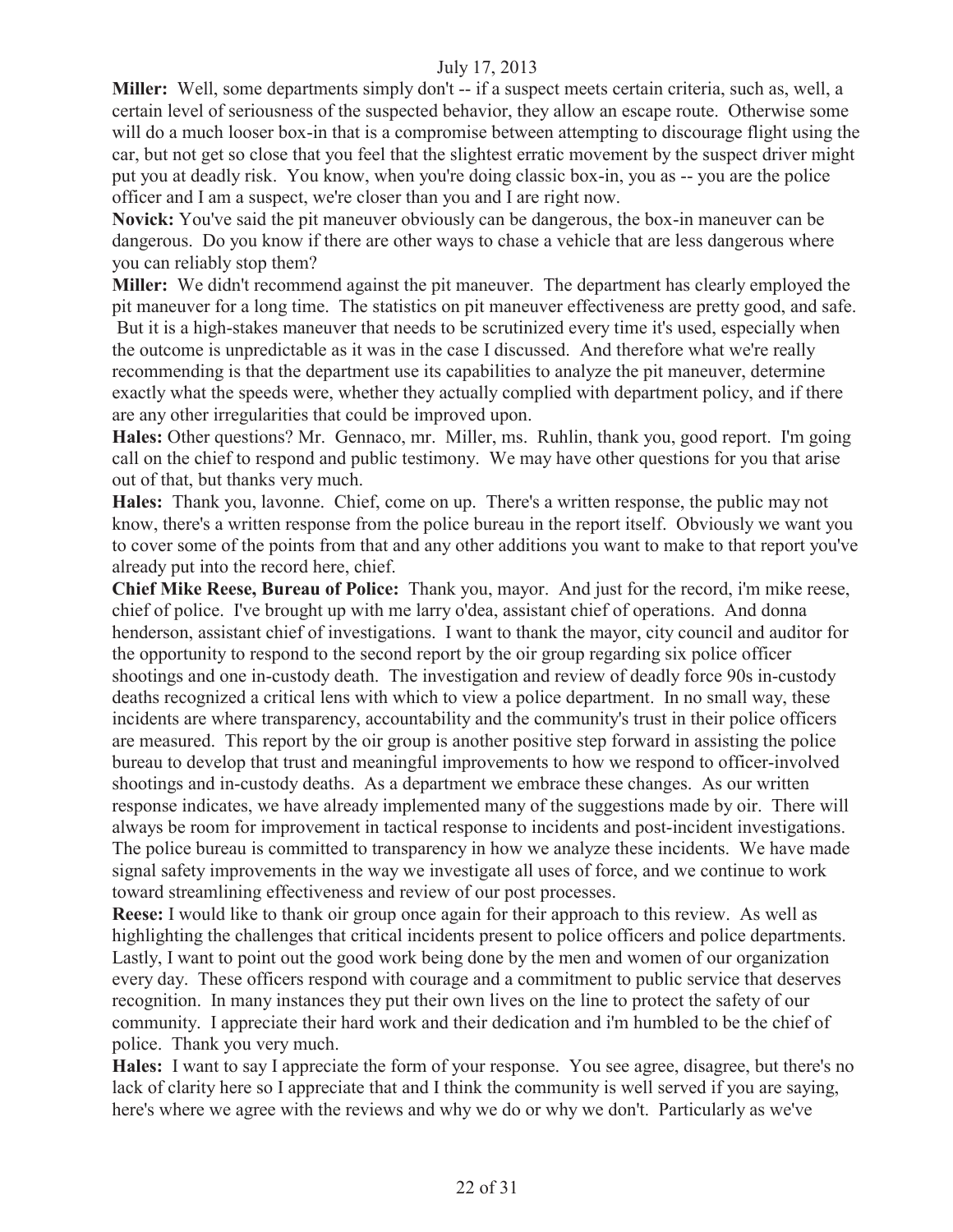already started to discuss, that's a clear difference in practice between what you believe is appropriate and what the reviewers are concerned about. So thank you.

**Reese:** Thank you, sir.

**Hales:** Questions for the chief or his staff? I don't know if anyone else is going to present or if you're here to respond. Great. Thank you, stand by and we'll see if there's a need for you to come back up. I know there are people signed up to testify. Thanks.

**Moore-Love:** We have eight people who wish to testify.

**Hales:** Good afternoon, welcome.

**Dan Handelman:** Mayor hales, commissioners, i'm dan handleman with Portland cop watch. You will get a summary of our analysis and a full analysis. I'm wondering if I might have five minutes. **Hales:** Your organization, obviously this is a key issue for you. We'll deviate from the rules in this case.

**Handelman:** Appreciate that, mayor. Your report contains some well directed critiques but also a deeply disappointing discussion of race in reference to the keaton otis case. It was found an accidental death without question. We feel the oir group relies too heavily on the police perspective. The report does challenge the bureau by suggesting alternative ways the incidents could have been handled. In some cases the oir group chastised overs by putting themselves into danger and using that mistake as a are en for deadly force. It's pretty much never true that they had to shoot someone. Cases involving car and/or foot pursuits suggest such cases may prompt officers to use deadly force more often. However, oir failed to call for more oversight as a partial recommend day for on going problems. Oir brushes off the fact that he was racially profiled, even though they gave a description that could have been a 27-year-old white kid in the car. Another case, an individual who was chased after supposedly littering, ended up wounded by many of the 39 bullets officers fired at him. The officers were cleared of wrongdoing based on easily disproven facts. He said the officers never lost side of the african-american young man which should have ended the chase, and officers admitted to doing just that. We support oir group's multiple suggestions to improve the chances of making firing police permanent, as well as arbitration decisions that reinstated the officer after he killed dennis young. No existing policy would have stopped him from leaving his assigned post to go to his sister's house. Young's family was awarded \$200,000 in a settlement with the city. Oir points out that a civilian had shut off the lane of traffic. Otherwise the officer might not have used his taser and punched the man, which clearly caused a crisis and killed the man. Nobody asked if grant would still be alive if police had never intervened. Nobody asked if the officer should have been investigated for using deadly force. He shot at close range using his ar-15 rifle. We say likely unjustified since suran was both unarmed and using a gun found in the burned-out van. He ran from a shed that officers filled with six canisters of gas, fired through a fence and ended up hitting a nearby apartment with an ar-15 bullet that passed through the latino man, wounding him. This also applies to the recent death of hatch, the police never engaged him before shooting him. The police confronted and shot another at close range, hughes. He was referred to as paranoid for thinking the police were after him, even though officers visited his hotel room earlier in the day. Conversely, an emergency operator was doing well talking to bradley morgan in 2012 before police arrived and shot him, but no outside review of that case might be done until at least 2015. As noted in our response, the group should refrain from using the term suicide by cop. It's always a homicide and gives the idea that officers have no choice. In other potential misconduct cases the bureau find more complaints of stain based on office complaints than civilian. We urge caution in moving forward with the suggestion to shorten commander memos rather than changing the system that lets them vote on their own recommendation. We support quite a number of oir's other recommendations and take issue with others. We are thankful for the new and generous use the shooter officers' names. It looks like oir will be allowed to review shooting from 2012 and 2013 in another report.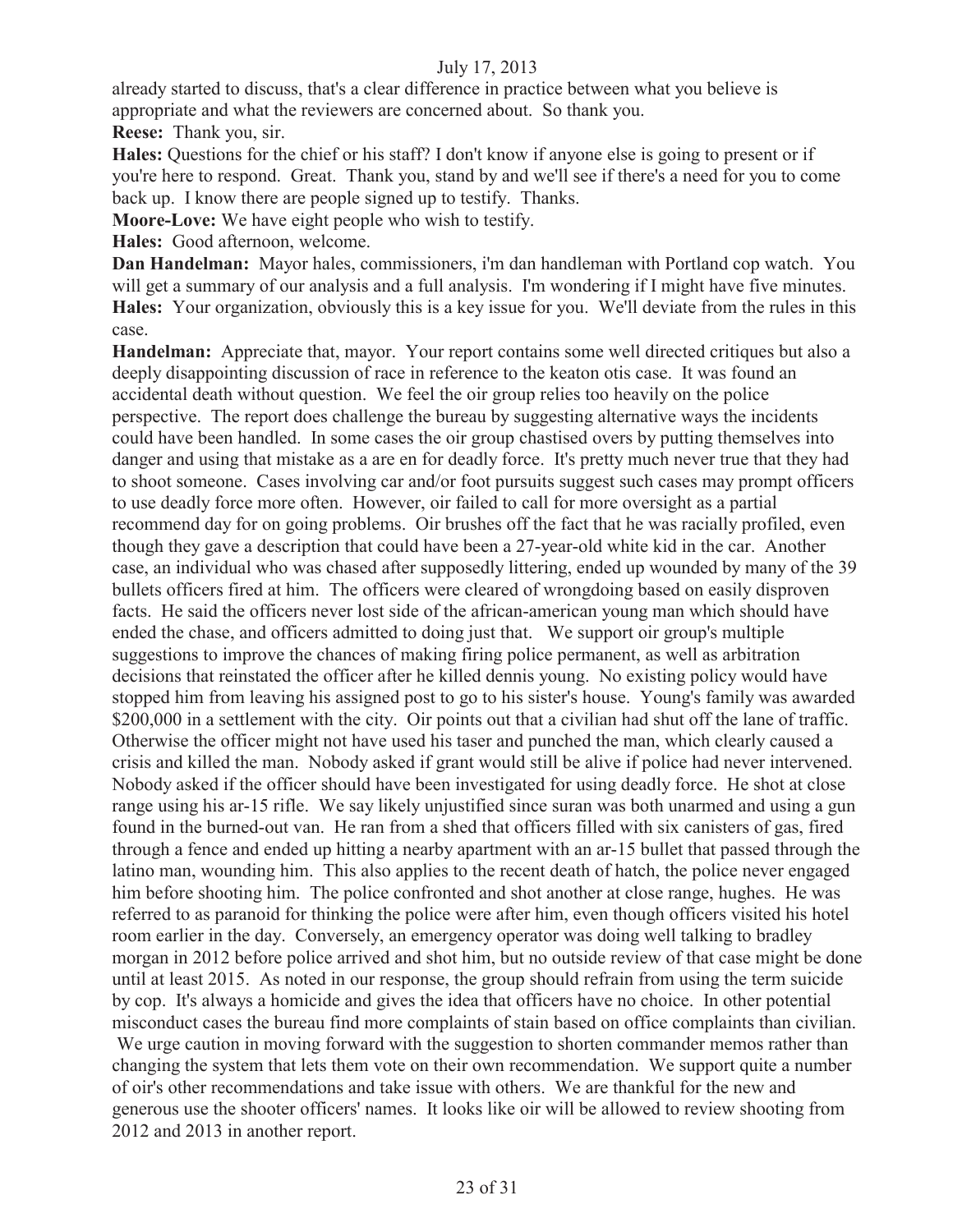**Debbie Aiona:** I'm debbie aiona representing the league of women voters of Portland. We have been involved in police oversight since one of our past presidents served on the commission that proposed the city's first oversight agency over 30 years ago. We'd like to thank by thanking auditor griffin-valade for facilitating this review. The report discusses short coming is training division analyses. These potentially provide critical guidance for needed changes to policy and training. Oir report indicates the analyses have improved but they could be better. As a complement to the bureau's efforts to improve the analyses, the league recommends tapping into the training advisory counsel and crc for supplemental assessment. Using the oir report as a guide, the advisory committees could study recent analyses and report back to the bureau on how they measure up to the concerns outlined by oir. Oir explains that reviews of officer-involved shootings should identify potential training, policies, super vision and equipment issues. The 2010 police oversight stakeholder committee recommended outing such policy related issues to findings in all investigative cases. To date, we have seen no evidence this recommendation is being followed in cases that come before the crc. In light of oir's emphasis on such factors, these ratings should be included in all investigative cases. The lessons learned from a broad evaluation that goes beyond specific allegations can point the way to improvement. It has been 10 years since the first parc report on police shootings was released. Parc evaluated the implementation of its recommendations in its follow-up room. Crc issued a follow-up report that addressed only two of the four reports. Oir states "the internal review processes must be accompanied by efforts to make substantive modifications in the way officers act, and make decisions in the field." it's time for a look back at past recommendations to determine if indeed officers have made substantive modifications in the field. The report emphasizes the need to step back, plan, wait and bring in more officers. Unlike suspects have the advantage of personnel, training, equipment and communication. The bureau should continue working to use those advantages effectively in order to reduce the number of tragic endings for both the suspects and the officers. Thank you and you'll find additional points in our written testimony.

**Hales:** Thank you, thanks very much. Afternoon.

**Fred Bryant:** Good afternoon. I'm the father of keaton otis. Three years and I still am baffled and confused. I read the oir report and there were things in there i've said all the time, that information was not given, it was with held. Medical examiner's reports were not completely filled out. Things were said to me that I know are not true. We know for a fact that my son was profiled. They say it themselves. I'm still baffled after three years, why does this continue to -- well, let me say it like this. I'm pretty smart, okay? And what is put before me is what I see. When someone says something that is not true, it really irritates me a lot. People need to be held accountable for their behavior, period. Everyone knows my son was just driving down the street and these officers were just sitting in a coffee shop. My son is 6'5", 165 pounds, driving a toyota corolla. He's going to scoot down so he can drive. I've lived in the city my whole life, 53 years, and i've seen it all. What I have not seen is accountability. I'm a taxpayer, and you know, I deserve the truth. I deserve honesty. In any big organization there's going to be problems. But if you see the problem, hold somebody account abdominal for it, don't keep brushing it off, because that's what I see. You know, I see a video of officers talking and my son talking and everybody else says i'm lying. But it's right on the video. It's right there. You know, I don't know, i'll be talking about this until I don't breathe anymore because I have 11 grandchildren, african-american grandchildren. In this city. And we need to stop fluffing each other up and do the right thing, period. You expect us to do the right thing and we try. We expect you to do the same thing. You know, i'll never see my son again and i'm getting okay with that. But for future, we really need to do something different right now. Thank you.

**Joe Walsh:** My name is joe walsh, I represent individuals for justice. I would refer you to the otis keating case, also, starting on page 79. If you go to page 84 my argument with the police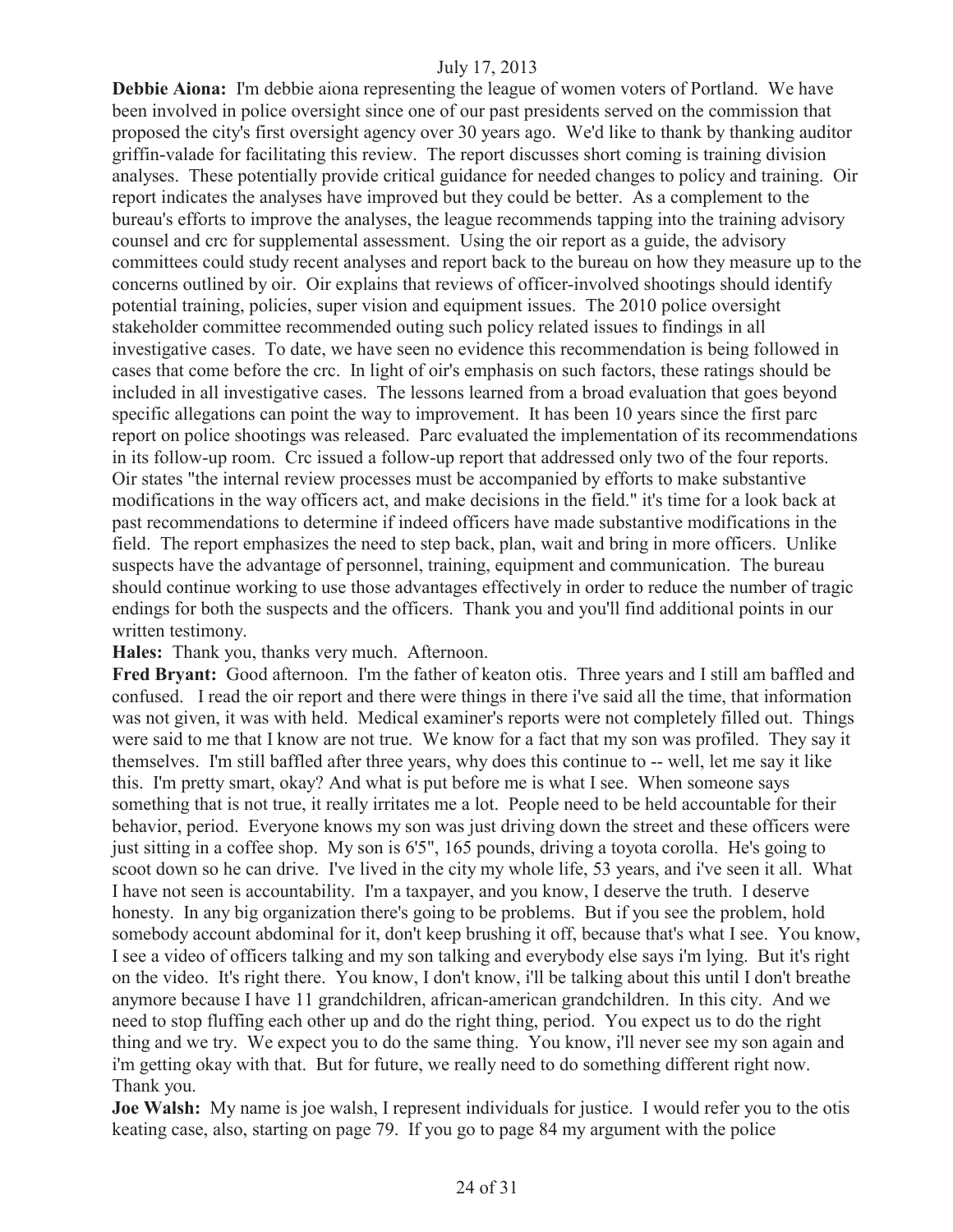department is why in god's name did you even stop this man? And if you look down the list, it says mr. Otis seemed to say, do you know what I know? That's looking from one car to the other, no verbal. It's just a police officer deciding that mr. Otis had this, -- do you know what I know -- mr. Otis, he had a hoodie. We just went through a national trauma that involved a hoodie. The case of trayvon martin involved the same crap. Let me tell you a story. When I get up in the morning and I have to go to the store, it's a hassle. I'm on oxygen, I walk with a limp, I need a cane, it's a hassle. But i'm a white male. And I never in my 71 years ever thought of the fact that I may not return home because a police officer shot me. Think about that. Every one of you on this council never had that thought. People of color have it every day. And this city has a problem. This city can have all the reports you want. But until you change the way these police officers back there with their guns look at people, nothing's going to change. I had an incident with a police officer, I went up and asked him for his card, is business card. That's a very routine thing. He was a sergeant. I looked at me and said, no. My police officers are not going to give you their card. I will give you mine but they are not going give you their cards. That's a violation of policy. You all know that. I knew it but it wasn't a big incident. Did I file a complaint? No. Because a police officer's attitude is they don't care. But you do nothing. And the commission does nothing. Until the people of Portland can elect an independent commission to investigate these crimes, these reports that you have, you can wipe your ass with. Because they are worthless. Thank you. **Hales:** Next, please.

**Kathleen Bushman:** my name is kathleen bushman, and my problem is that this issue of police accountability is a very low bar. I hear self-congratulatory comments about how much they are improved their accountability. I'm not impressed, and i'm not surprised either. You have officers in soup supervise sore positions beginning with the neo-nazi at the precinct level, and another who with road rage reactions who remains in a supervisory position. They are setting a tone for the entire police department. Police do not think they should be accountable is not surprising. I think what we need to do, I think it's a possible solution, rather than I think -- I wonder if all the supervisory positions should be replaced with elected officers based on their previous record of showing good judgment in the use of force. We should not be promoting officers who have shown poor use of judgment. But they are not only promoted and allowed to remain on the job, they sometimes remain in supervisory positions and that needs to change.

#### **Hales:** Thank you.

**JoAnn Hardesty:** Good afternoon, mayor, city councilmembers, my name is joann hardesty. I want to thank the group for the second of three reports. I want to share my colleague's that spoke earlier disappointment in the fact that these reports simply don't go far enough. I want to point out a couple of examples of where I think there's a disconnect. Fred bryant talked about his son keaton otis. I think the -- I think page 84 gives you a snapshot into the mind of the individual officers who made the decision that day to pull keaton otis over. If any of you had happened to have on a hoodie and were jumped down in the car, I don't know that they would have made the same assessments. He looked at me like: As if to say: Do they know what I know: How do you look at someone with that thought? Did he transmit it through osmosis to the car next to him? The fact he said that he looked like he might be a gang member, that wasn't because of a hoodie, it wasn't because of the car. And so because we refuse to address the racial profiling that takes place when the gang enforcement unit comes out with 10 officers that respond to do a traffic stop, i'm not surprised that keaton otis is dead. I'm just surprised that more young people aren't dying at the hands of police. Have you witnessed how the gang enforcement unit does their job? If you have not, I encourage you to do that. I also want to make a point about one of the -- and so that was my point about this page. Each of these statements are racially biased statements that were used collectively to decide that keaton otis must be stopped. That is not appropriate, and i'm disappointed that we continue to shine away from the issue of race. The oir group says they don't think these cops are racially motivated. But it's not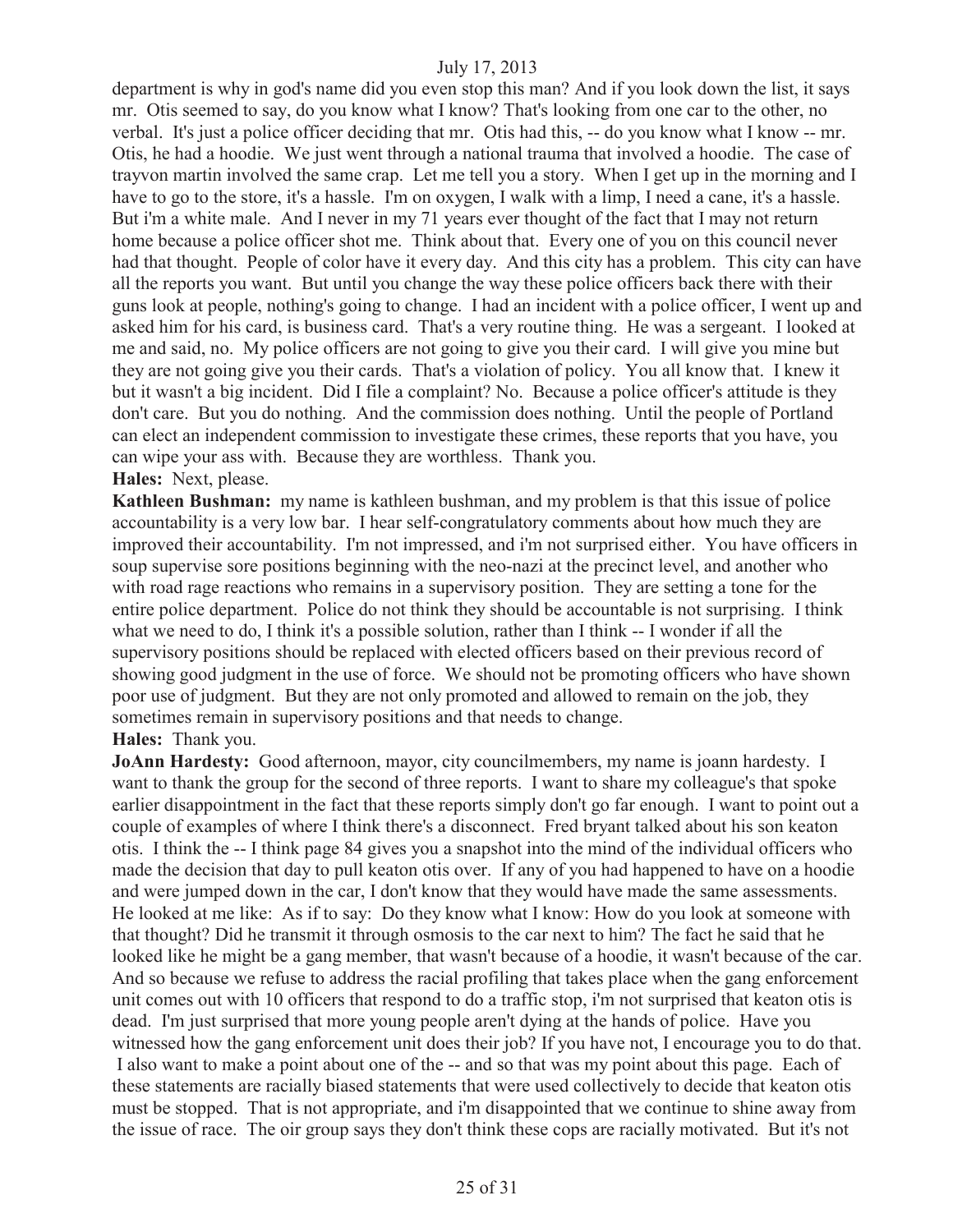rocket science. Keaton otis isn't the first or last person to lose their life that were african-american men at the hands of police, because they didn't look like they belonged in the neighborhood they were killed in. Last point I want to make is about recommendation -- recommendation 9, talks about the bill should revise, directly states unsatisfactory performance. I have 12 seconds left. What I want to highlight is that the chief says this is already part of the agreement, that the supplemental language in the directives for employment for the collective bargaining that allows us to fire cops for these reasons that are listed. If that were true, we wouldn't keep rehiring cops that we have fired for this particular behavior. And so I think it's important that someone outside of the police bureau reviews this document and not just take Portland police bureau's word that they have implemented or made these changes. If it's true, the officer wouldn't be home getting paid today. **Hales:** I'll get the chief to respond, but I think what he said is they are implementing some of these disciplinary training provisions already and are attempting to bargain them in the collective bargaining process, which we're in right now. Obviously whatever --

**Hardesty:** But that's not what it says here this is supplemental language in the directives right now. **Hales:** We are also in bargaining so we haven't completed bargaining. Whatever happened in all of these incidents happened under current and previous management and under the existing contract, which has now lapsed because we've gotten to the end of the year. We're in bargaining now and we hope to conclude that and have all these changes incorporated in the new collective bargaining agreement.

**Hardesty:** I hope so, too. thank you.

**Hales:** Thank you.

**Barbara Ross:** Hi, good afternoon, mr. Mayor and city commissioners, my name is barbara ross, i'm here testifying as an individual not representing any group. This is a really good record that helps us look at these cases in detail, from the officers' point of view and from a policy point of view. I'd like to call your attention to one thing, and that's the unnecessary delay in completing investigations. There are a lot of things about these cases, these tragic cases that are not under your control. But the length of the investigation is. And the report outlines the number of months it took to complete these reports. Marcelo vaida, fourteen months, timothy grant, fourteen months, scott suran, 20 months david hughes 23 months. And then the one that went to arbitration, it took two and a half years to complete that. You don't have control over a lot of things. Well, this is the past, we're improving. But I draw your attention to the independent police review's annual report that came out about 2012. And on page 25 they report that the median length of time it took to complete investigation of citizens complaints was 221 days. 221 days. 221 days. And that the internal affairs portion of that investigation has lengthened to 81 days. Now, this inexcusable delay has lot of bad results. The police officer is left hanging, the family gets no closure, the communities impatient and cynical. And the reputation of the bureau is damaged by this kind of inexcusable delay. So I hope that you as a city council will work with the bureau to say, we need some definite deadlines for each step of this process. And these changes need to be made thoughtfully so that you do allow appropriate time. But I think it's important that you hold people accountable for completing these reviews in a timely manner, because that really allows a better result in the long run in terms of responses. There are a lot of things you can't fix but this is something you can, and I hope you will take seriously you're opportunity to take positive action. Thank you for this opportunity to testify. I appreciate it.

**Hales:** Thank you, barbara.

**Hardesty:** Excuse me, did you want to tell her that is going change?

**Hales:** I think we want to get the chief up to talk about that.

**\*\*\*\*\*:** Good afternoon.

**Crystal Elinski:** Good afternoon, my name is crystal elinsky. I realize that I am very traumatized. It's taken me years to come to terms with it. But just all this time listening to the oir and the term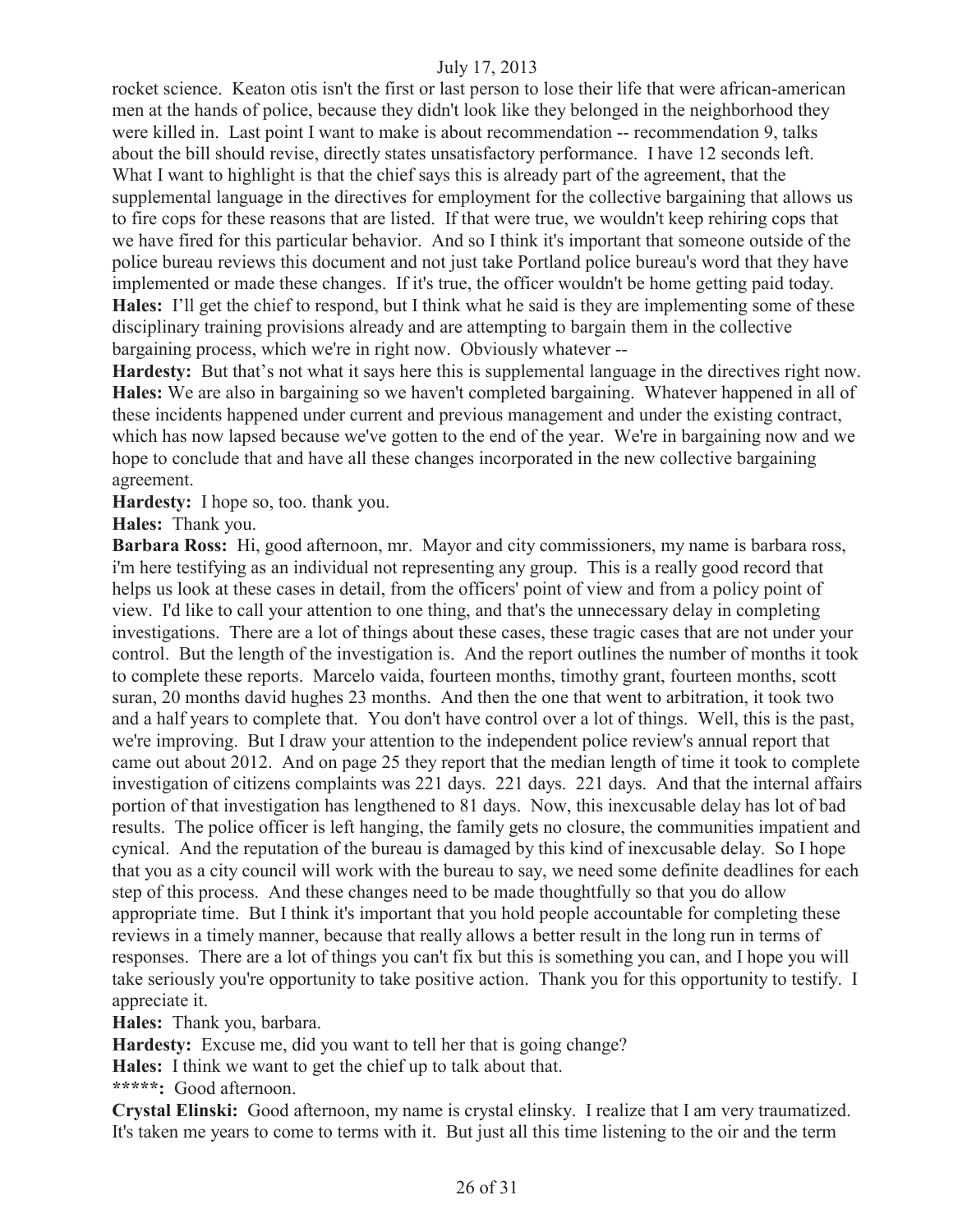busy maneuvers and tactics and it just comes flashing back and I can't breathe. Fit wasn't for the people here right now, I would be so freaked out. There are multiple guns in this room with what I consider really crazy people maybe back from military service. I myself would not want to undertake situations. But a lot of us manage to avoid confrontation in our lives. We avoid it. I feel from everything i've witnessed, which is just incredible, incredible what i've seen in the city since I started to pay attention, since I moved here with kendra james. I can't believe what i've seen. Since this happened to me firsthand i've been attacked. Brutalized. Molested by the police 10 ways to sunday and I can't imagine the different ways that are coming flashing back. So thank you. Because I kind offing for what I wanted to say but i'm looking at you, mayor hales, I wish you could take off that entire list and just concentrate on the Portland police. Even mayor potter had trouble with it and he apologized to one of my friends who was totally disgusting thry attacked in her home would it police. It's crazy. And then to sit here and talk about accountability, I know you're holding me down so I don't go up to chief reese. He's kind of saying the same thing to people surrounding him. I said -- no, not accountability, but to be up front and honest with the public, you interrupted my mother's favorite tv show to announce your closing occupy. The most ludicrous of reasons, something about, I don't know. But you missed and you never apologized about, oh, this is a transparency on how you overlooked a serious situation where a woman was raped because you were too busy with the vigilantes of occupy. Where are the priorities? I've been there to witness so many things, just the other day I got kicked out of a park. I fell asleep in, and I don't know if you know, I have a disability. But I don't talk to the police anymore. They say you have to leave, I start walking. They followed me many cars, many police, just surrounding me. I could have hurt myself in the situation I was in. It was horrible. And again, it just keeps coming back and this has to stop. We need to clear this all out, start over. I've followed the recommendation of the doj, that's the only time I really testified. I haven't depended on the iprc, the review board, and I tried to work with Portland cop watch but I was too traumatized. As commissioners, please, please, let's really clean this out. Thank you.

**Hales:** Thank you, thank you very much.

**Moore:** We've had a request for one more person to speak.

**Hales:** Okay.

**Mike Moran:** I'm mike moran, and like I say, p.u.c.b., people's equity union and benefit, with respect to this issue, i'm going to keep it short. I could speak more but I just want to say -- put it this way. Police -- i'm going to skim back to 6-98 just for a second -- authorized six distance. We talked about that last week or two weeks ago and the auto mania and how automobiles are a fluke of the 20th century. And it does really relate to -- and I said police are already way too much in line with the mobility nobility. They drive to the mansions of glory and the genocide machines. Anyway, if there is to be funds added for police, then it really needs to be to community -- and I would say, unarmed community police within the paradigm of a economic shift to a needs-based intercommunity neighborhood equity. Equity means two things. It means equality, and it means ownership. It means ownership and equality. And so that's all, that's all I really want to say at this time.

**\*\*\*\*\*:** Thanks very much.

**Hales:** Questions for the auditor griffin-valade and the team?

**Hales:** Lavonne, could you please come back and chief, could you come back and we'll call on others as we need to? Mr. Fish, go ahead.

**Fish:** Barbara ross' submission has some information about the time it takes to do some reports directed at both of you. Could you respond to the numbers that she put out there, and tell us what your view is of the timeline and what it would take to act accelerate that time line?

**Griffin-Valade:** I completely agree with her concerns, the doj completely agreed. We have added extra investigators who are very experienced, to do twice as much investigation in half the amount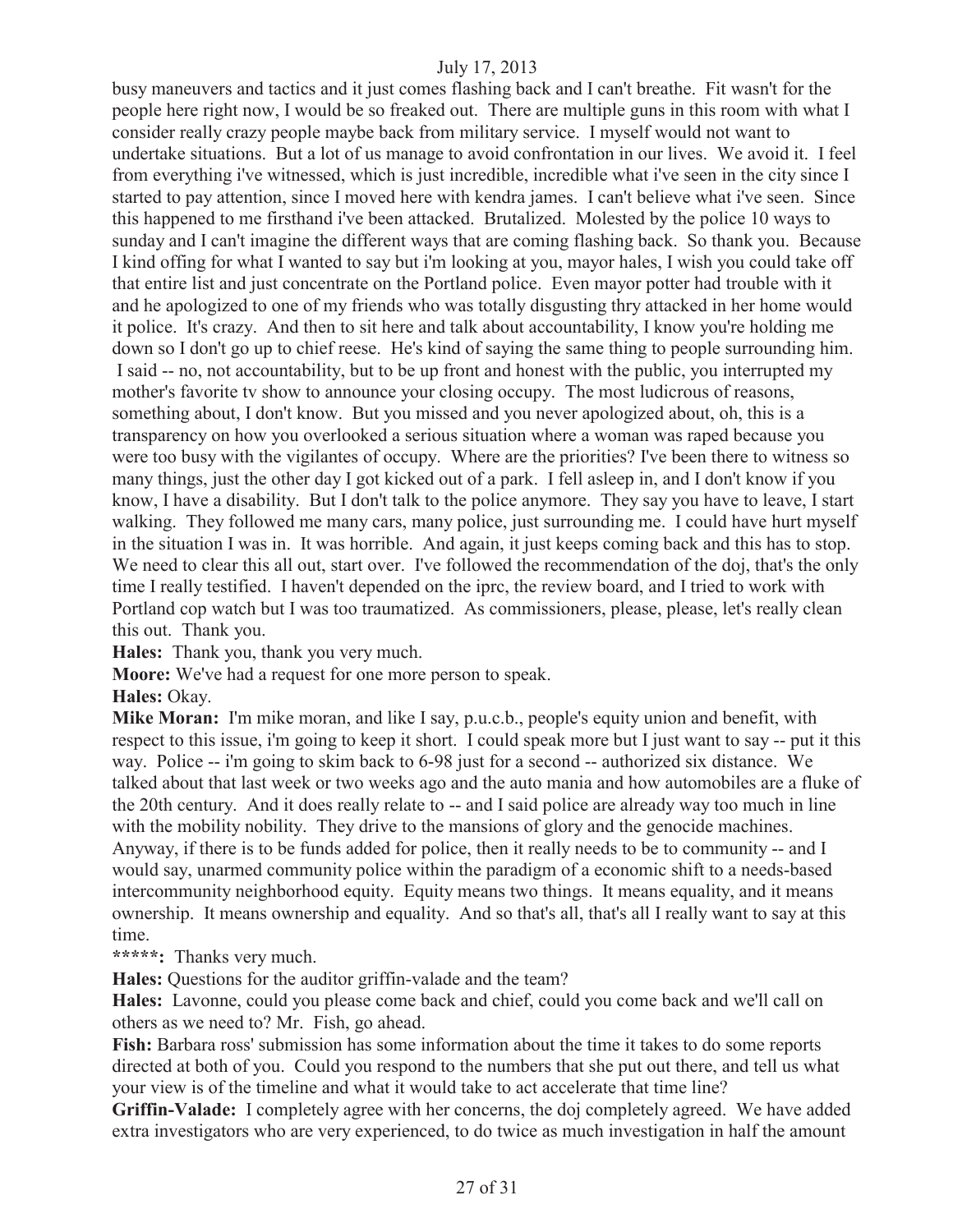of time. We have -- are preparing to make some other changes to the ipr ordinance going forward that will allow to us have more comprehensive investigations and much more timely investigations. The new director of ipr is going to be invited up to maybe elaborate a little more about some of those changes.

**Constantin Severe, Director, Independent Police Review:** Good afternoon, I completely agree with ms. Ross' assessment that 300 days to do a full investigation is unacceptable. When doj came to town in our settle agreement with the doj it's going to be down to 180 days. It's something that internal affairs and ipr, we meet weekly. One of the things we meet about is looking at cases and where they are along the process. Internal affairs has done a really good job of tying up their investigations. They do really good investigations in the 60-day period that they meet to do those investigations. The thing that really hurts us is just like the occasional extra week here and there, and for us to be able to follow these cases along their path and to make sure that all the parties, whether it's ipr, ia, folks at the bureau, whether it's a commander or training, all the different parties are held responsible to their timelines, we try to make sure they meet up with those time line. **Hales:** Maybe constantin, you and the chief can elaborate what it would take in that 180-day span to actually chief it.

**Severe:** I think it's a relatively simple thing, truth be told. One, the first step in any kind of accountability process, everybody needs to know what are their expectations. Secondly, when folks don't meet their expectations, they are held to account for not meeting the expectations. I know if one of my investigators is not meeting up with their particular timelines I expect an explanation of why. We have a two-week limit for investigations. At the two-week limit, we receive reports every week. The monday the report comes out, I expect all of my folks, and i've told them that, by monday, middle of the afternoon, I want to know where you are on the case. If it's taking extra amount of time for a good reason, that's fine. I know internal affairs, same thing. They have - there's an expectation with the internal affairs investigators that they provide an explanation of why their case is taking longer. One of the things we have found traditionally, as the case goes throughout the bureau, sometimes with folks who have a lot of different priorities and responsibilities of making sure these administrative cases take the appropriate amount of time are or the appropriate level of importance that they are supposed to do. Particularly for officer-involved shootings, one of the biggest reasons for the delays was that for a long time administrative cases would wait until the detective's case was done. As part of the new doj agreement and just something ia was working towards anyway before that, there would be a concurrent investigation. From the minute there's an officer-involved incident or in-custody death, the investigation starts from day 1. So in the most recent officer-involved shootings the internal affairs investigation has been able to be done in a 60 to let's say 80-day period. So that makes it possible for, one, the case to be done in that 180-day period. Secondly, when we have our outside reviewers, they are not central Oregon do it with cases with three years, four years, five years. They will be a lot closer in the time of when they actually occurred.

**Hales:** Good, thank you. Chief, do you want to reflect on that?

**Reese:** I agree with the director, the importance of having at the onset of these tragic encounters, having the ipr director and the professional standards division come to the scene to begin the investigation immediately will help to shorten the timelines. It is partly resources and the auditor's office and standards have added additional resources to speed up the timelines. We want continues good evaluation robust thorough analysis and our detectives and ipr and professional standards conduct, but we want them to do the work faster. It's a challenge. We are committed to the 180 daytimeline.

**Hales:** Mr. Fish, did you have other questions?

**Fish:** Thank you, mayor. Chief, do you have the report handy? **Reese:** I do not have it with me.

28 of 31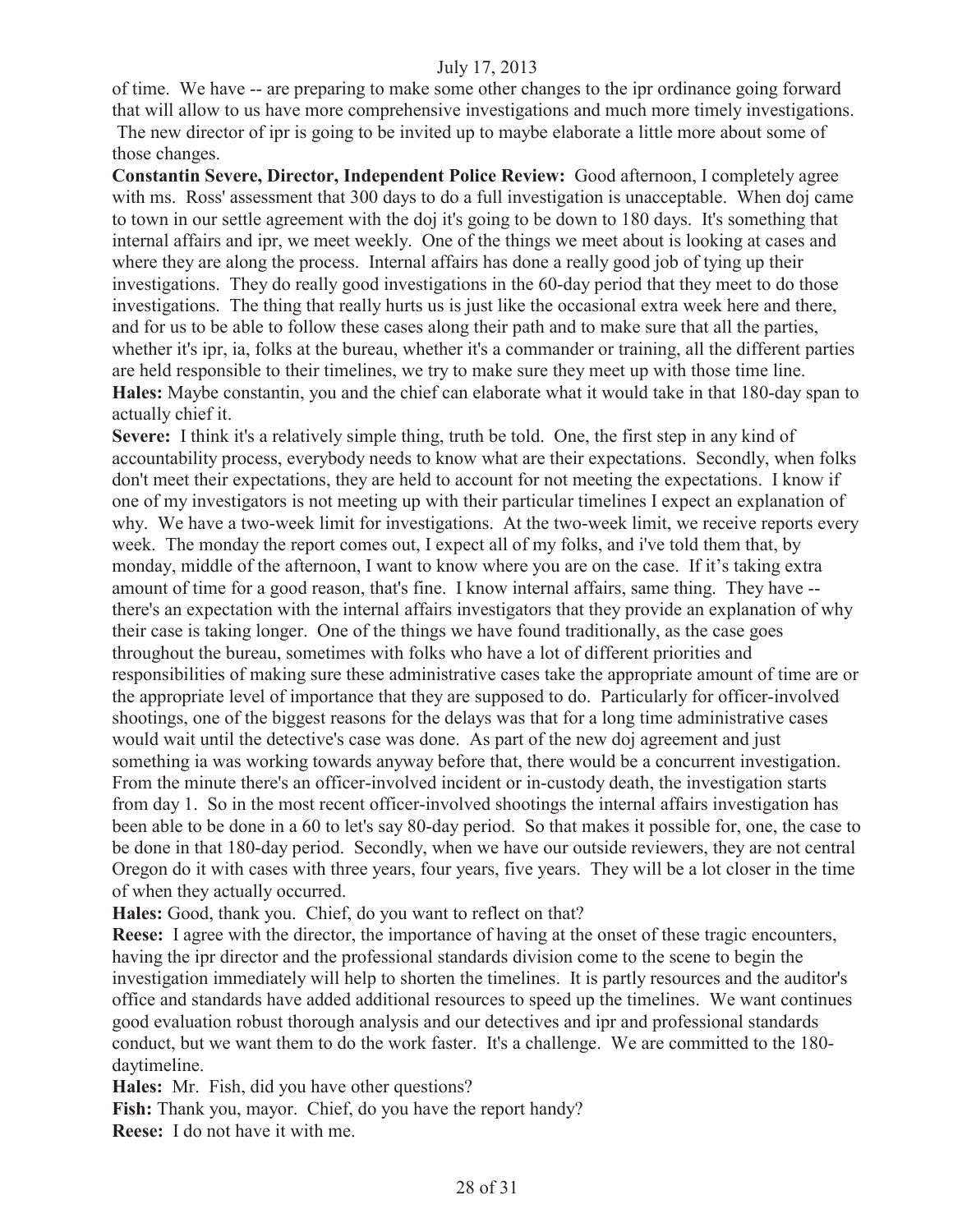**Fish:** The auditor can show you her annotated copy. I was struck by some testimony we had, if you could turn to page 84. I was struck by the testimony and then rereading the section on the indicators that the officer cited for stopping mr. Otis. Then of course the description incident report goes on to say that even if the investigators don't conclude this is racial profiling, there could be an impression in the community or there's the perception as well as the reality. As I read the six bullet points, and i'm not, you know, a trained law enforcement professional. But just looking at this from a kind of one step removed, this looks like very thin gruel to me to sort of make a judgment to warrant a stop. I wondered if you have anything to say in response to the testimony we've had about these indicators, and to put it into some context. I think anyone reading this would have some questions.

**Reese:** Mr. Otis was stopped after the officers witnessed multiple traffic infractions. Again, the officers were part of our gang enforcement team at that point in time. They were specifically out trying to interdict people involved in gang activity or to do pro active work in getting kids out of gangs. The heat officers' attention were drawn to mr. Otis. They followed his car. They had lawful reason to stop him as the officer's oir report pointed out they waited until they had additional infractions. When they went to make a traffic stop, he eluded them and refused to stop. That heightened their concern about his behavior and again caused them to call to additional resources to come to the scene.

Fish: And again, because it's not specifically stated here, what were the traffic infractions that gave cause?

**Reese:** Initially unsignaled lane changes. As they just began to follow him he made several unsignaled turns as if he were eluding them, the officers. When they went to make a traffic stop, did he elude them, he refused to stop.

Fish: Just making a comment if unsignaled lane changes was cause for concern, we could stop just everyone on the street these days.

**Reese:** Again, the officers and the oir report pointed out waited until they witnessed multiple violations.

**Fish:** Could you turn to your recommendation, your comment on recommendation no. 9? I think it's important that we calibrate expectation in forms like this. This has to do with something ms. Hardesty raised about revising directives and having a different standard for discipline in the collective bargaining agreement. I don't want to go through the whole laundry list. As general matter so people understand, we have the right to revise our directives. But in order to be successful in having discipline stick, we have to negotiate changes in or collective bargaining agreement to make clear that this infraction gives rise to this discipline or he will we're right back to the progressive discipline model that an arbitrator will apply, correct? **Reese:** Yes.

Fish: So what are the options the city has, if the city truly wants to have these directives take hold, what are the different legal options we have to try to get this into the law?

**Reese:** Again, we're working through the collective bargaining process now on many of these issues. We do have a new force policy that lays out very clearly to officers and the community our expectations around use of force. Good decision-making, good tactics, I think those are the benchmark standards the community and the department expect.

**Fish:** Okay. But what happens if, through the collective bargaining process, you're unsuccessful in negotiating this provision?

**Reese:** The city has the right to implement policies for the department. We are in a collective bargaining process right now so we're trying to resolve as many of the grievances we have outstanding through that process.

Fish: And how high a priority is it for you, as the chief, to resolve this issue that's framed in recommendation 9?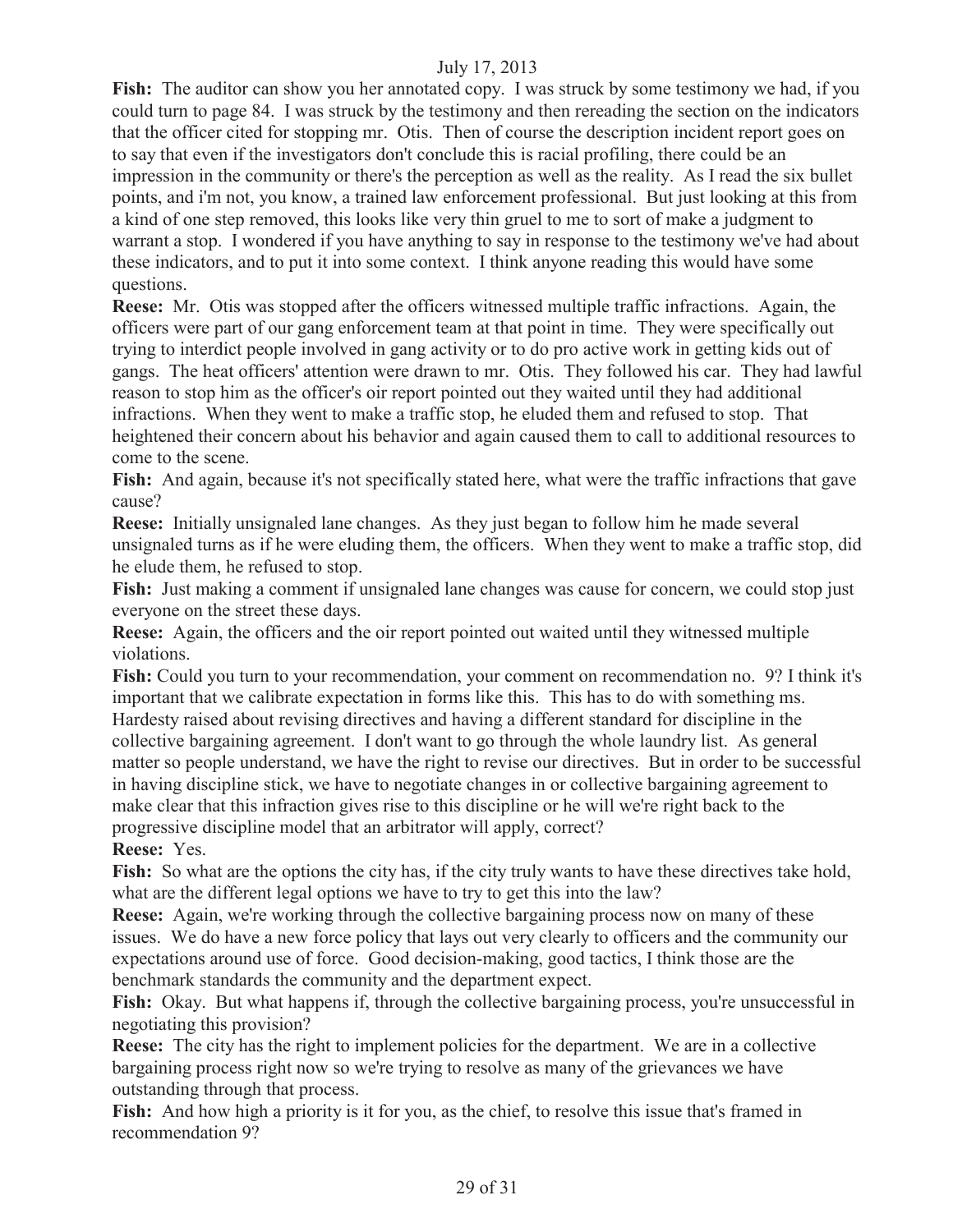**Reese:** Again, our force policy is one of the our most important policies and I have the highest priority for that, for making sure that officers understand the -- the expectations I have and that the community has around use of force, providing them good clear guidance. I think that our new policy that we've been training to will do that.

**Griffin-Valade:** I would like to add state of Oregon that if I might. Constantine, please weigh in if you have things to add. One of the things we are going push for right away is a discipline guideline which will build consistency in how officers are explained that will assist the city greatly in being able to terminate or discipline police bureau members, and also then with arbitration.

**Fish:** Madame auditor, it is helpful but doesn't necessarily bind an arbitrator.

**Griffin-Valade**: But consistency will. As constantine has I think shared with all of you, we have lost in arbitration before, we haven't treated every officer the same in similar circumstance.

**Fish:** When you see we, does that mean ipr?

**Griffin-Valade**: That means ipr.

**Fish:** Will this be something that's required to be looked at in the collective bargaining?

**Griffin-Valade:** We don't know.

**Reese:** It's being reviewed as part of the collective bargaining process. The guideline somewhere already exists?

**Griffin-Valade**: We have a draft of it.

**Fish:** Absent an agreement with our labor department or some other legal process, unilateral implementation, it would simply be evidence that we would give an arbitrator of what we think would be the appropriate range of discipline. It would not have the force of law until we change the contract.

**Reese:** We're always looking at comparables to see that we're being fair and consistent. There are no guarantees in arbitration. I think one of the most important take-aways of the oir report is that the city should be tightening up policies and training and practices so when we do get to arbitration we put forward our best case.

**Novick:** Commissioner, chief and madame auditor, my understanding is that the hope is if we have a consistent disciplinary policy over time, that will reduce the number of cases we lose in arbitration. People won't be able to make the argument that you're treating me differently than the last six people.

**Griffin-Valade**: Yes.

**Hales:** Right, exactly right. Other questions? Thank you all very much. So unless there's any further council discussion we have this report before us. Move to accept the report. **Fish:** Moved.

**Novick:** Second.

**Hales:** Roll call on accepting the report.

**Saltzman:** I want to thank our auditor for bringing this report and doing the work and bringing the recommendations. As always this is an evolving work here in terms of striking the right balance between members of the Portland police bureau doing their job, but also holding ourselves accountable to our citizens and making sure we are doing things within the confines of the law and making sure that the policies that it is bureau adopts speak to that. I should say the policies of that the auditor's office is working on, expected outcomes with certain levels of discipline. I think that's a very useful thing. Hopefully we can make that a useful part of or collective bargaining agreement, as well.

**Novick:** I appreciate the comments of the auditor and the concerned citizens here. Aye.

**Fish:** Thank you, madame auditor, thank you. The oir group, i've appreciated each of the times you've come before us and walked us through your work. Frankly, the clarity of your reports. The way they are constructed. And I appreciate the discussion we've had today, that is work in progress but I think a lot of important issues have been raised and I appreciate the dialogue with the various